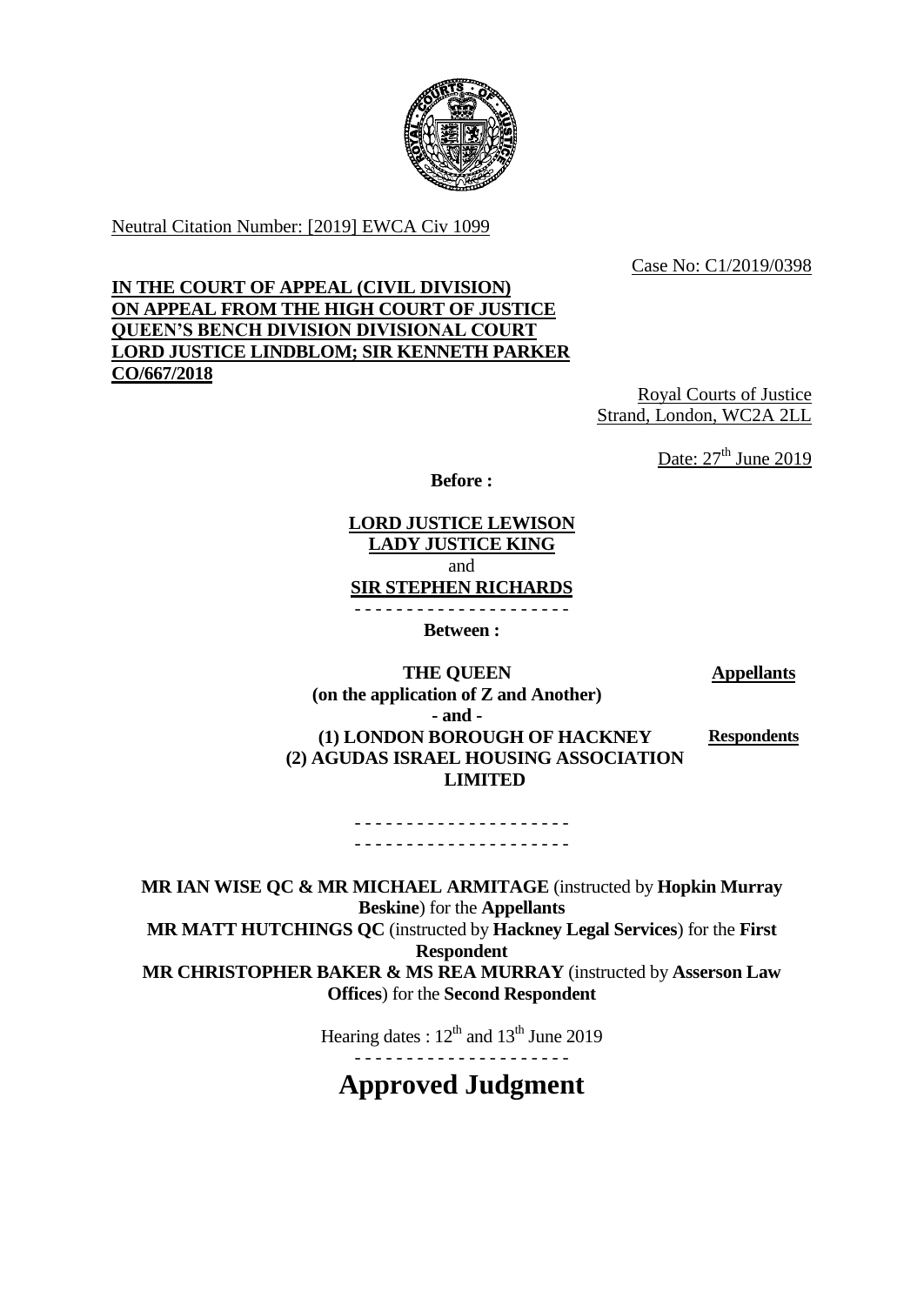## **Lord Justice Lewison:**

## **Introduction**

1. The Agudas Israel Housing Association ("AIHA") is a charitable housing association, registered as a smaller private provider of social housing. It owns property in Hackney, principally in parts of the borough which are inhabited by members of the Orthodox Jewish (Haredi) community. Its charitable objects are set out in its rules which state:

> "A2 The Association is formed for the benefit of the community. Its object shall be to carry on for the benefit of the community (and primarily for the benefit of the Orthodox Jewish Community):

> A2.1 the business of providing housing, accommodation, and assistance to help house people and associated facilities and amenities for poor people or for the relief of the aged, disabled, handicapped (whether physically or mentally) or chronically sick people.

> A2.2 any other charitable object that can be carried out by an Industrial and Provident Society registered as a social landlord with the Corporation."

- 2. AIHA's arrangements for the allocation of social housing in accordance with its objects are such that, in current circumstances, properties owned or controlled by AIHA are allocated only to members of the Orthodox Jewish community. The Appellants challenge those arrangements. Hackney LBC has nomination rights to property owned by AIHA. In making its nominations, Hackney nominates applicants who fall within AIHA's criteria for allocating property. In practice, this means that Hackney only nominates members of the Orthodox Jewish community. In consequence, the Appellants challenge Hackney's policy. Although in form the challenge is one to Hackney's housing allocation policy, in substance it is primarily a challenge to AHIA's allocation policy.
- 3. It is common ground that AIHA's arrangements for allocating housing amount to direct discrimination on the ground of religion; because they treat less favourably those who are not members of the Orthodox Jewish community seeking housing, than those who are. The question on this appeal is whether that discrimination is lawful. The Divisional Court (Lindblom LJ and Sir Kenneth Parker) held that it was. They based their decision on two grounds. First, the arrangements were a proportionate means of overcoming a disadvantage shared by members of the Orthodox Jewish community, and hence permitted by section 158 of the Equality Act 2010. Second, the arrangements were made pursuant to a charitable instrument, and were either a proportionate means of achieving a legitimate aim; or were for the purpose of compensating for a disadvantage linked to a protected characteristic. Thus, they were permitted by section 193 of the Act. Since that discrimination was lawful, Hackney's allocation policy was also lawful. The Divisional Court's judgment is at [2019]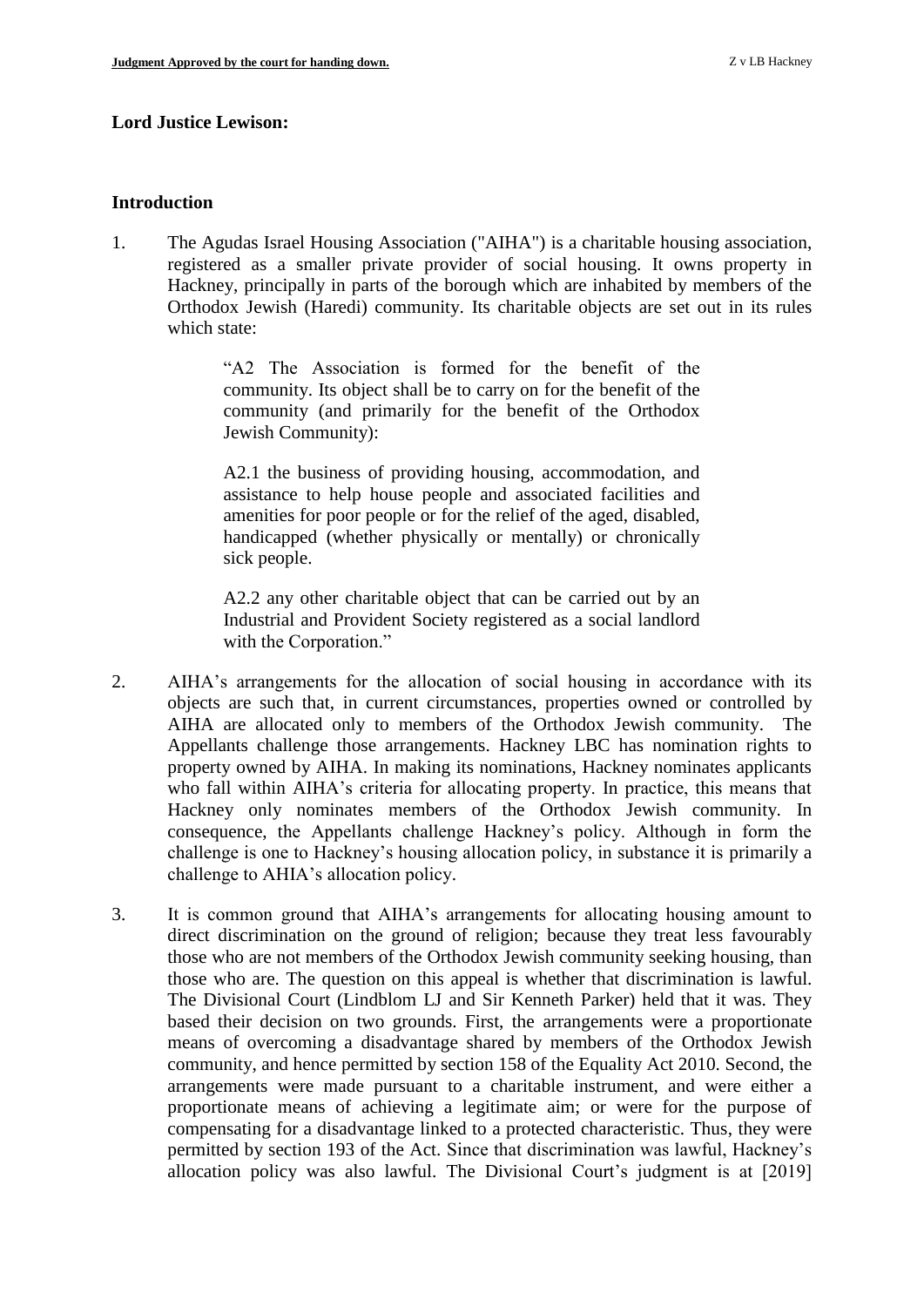EWHC 139 (Admin). The Divisional Court gave judgment on 4 February 2019; and the appeal was heard in this court less than five months later.

## **The EU background**

4. Directive 2000/43 (the Race Directive) enshrines the principle of equal treatment, described in article 2 as meaning "that there shall be no direct or indirect discrimination based on racial or ethnic origin.". Article 3 provides that the Directive applies to "to all persons, as regards both the public and private sectors" in relation to a number of matters, including:

> "access to and supply of goods and services which are available to the public, including housing."

5. Article 5 provides:

"With a view to ensuring full equality in practice, the principle of equal treatment shall not prevent any Member State from maintaining or adopting specific measures to prevent or compensate for disadvantages linked to racial or ethnic origin."

6. Article 21 of the Charter of Fundamental Rights of the European Union prohibits any discrimination based on a number of grounds, including race, colour, ethnic or social origin and religion or belief. Article 51 of the Charter confines its application to member states "only when they are implementing Union law".

## **The domestic legislative framework**

- 7. Direct discrimination is defined by section 13 of the Equality Act 2010. The definition excludes discrimination on the ground of age (but not on the ground of religion), if it is a proportionate means of achieving a legitimate aim. Indirect discrimination is defined by section 19. Indirect discrimination may be justified if it is a proportionate means of achieving a legitimate aim. Service providers, and persons exercising public functions are prohibited from discriminating, whether directly or indirectly: section 29.
- 8. Section 158 provides:

"(1) This section applies if a person (P) reasonably thinks that  $-$ 

(a) persons who share a protected characteristic suffer a disadvantage connected to the characteristic,

(b) persons who share a protected characteristic have needs that are different from the needs of persons who do not share it, or

(c) participation in an activity by persons who share a protected characteristic is disproportionately low.

(2) This Act does not prohibit P from taking any action which is a proportionate means of achieving the aim of –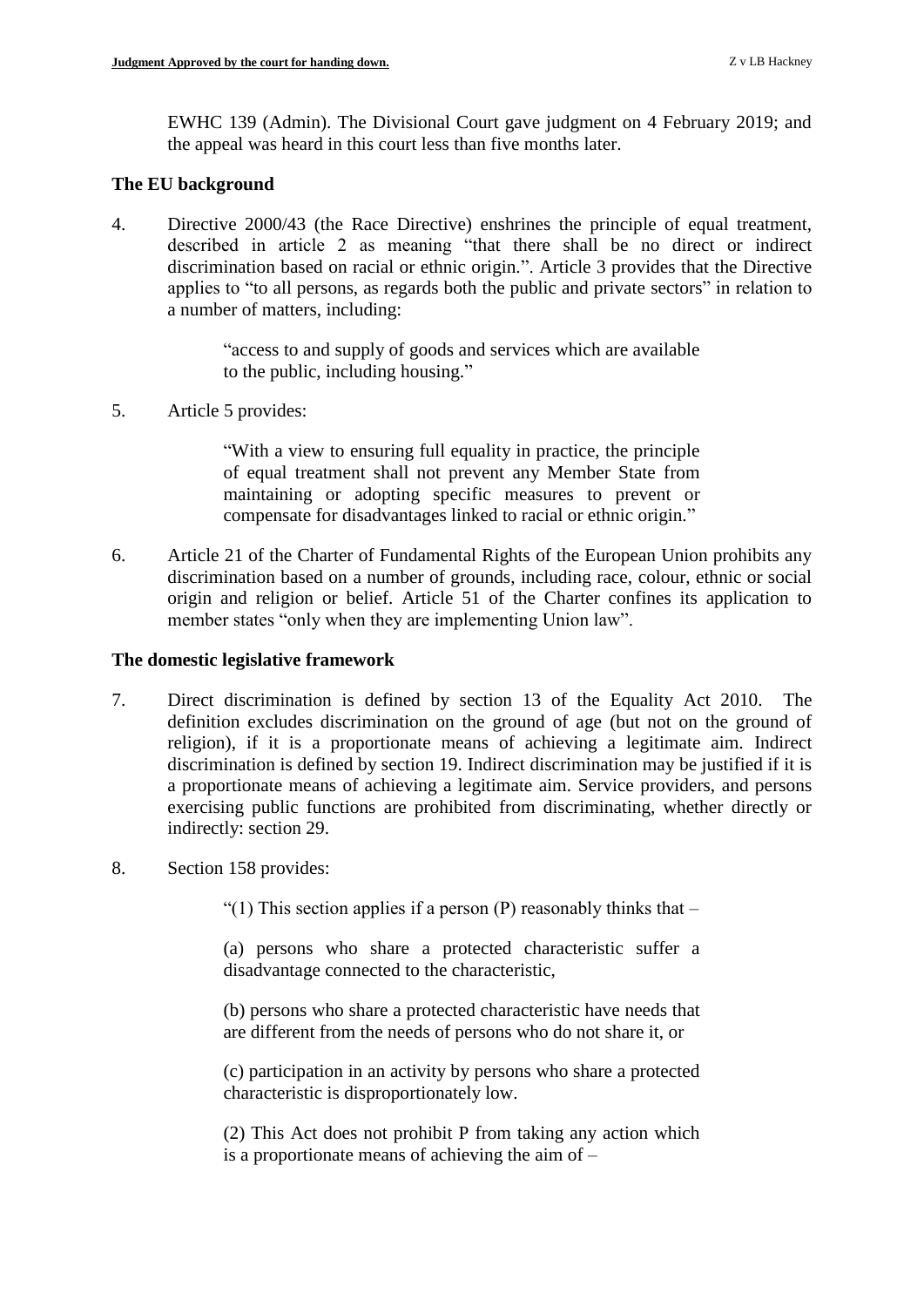(a) enabling or encouraging persons who share the protected characteristic to overcome or minimise that disadvantage,

(b) meeting those needs, or

(c) enabling or encouraging persons who share the protected characteristic to participate in that activity."

#### 9. Section 193 provides:

"(1) A person does not contravene this Act only by restricting the provision of benefits to persons who share a protected characteristic if –

(a) the person acts in pursuance of a charitable instrument, and

(b) the provision of the benefits is within subsection (2).

(2) The provision of benefits is within this subsection if it is  $-$ 

(a) a proportionate means of achieving a legitimate aim, or

(b) for the purpose of preventing or compensating for a disadvantage linked to the protected characteristic."

10. Religion and race are protected characteristics. Section 194 (2) provides:

"(2) That section [i.e. section 193] does not apply to race, so far as relating to colour."

- 11. Success under either of these sections would be enough for AIHA.
- 12. The Equality and Human Rights Commission has the power to issue codes of guidance. The court must take any such code into account in any way in which it appears to the court to be relevant: Equality Act 2006, s 15 (4)(b).

#### **The facts**

13. Z is a single mother with four children, including RS, who has autism. They are not members of the Orthodox Jewish community. Z grew up and lives in Hackney; and embraces the diversity of the local community. The family were assessed by Hackney as having the highest possible need for re-housing under its scheme for the allocation of social housing in the borough. In October 2017 Hackney agreed to make Z a 'direct offer' of its next available unit of suitable social housing. Following the birth of her twin daughters in July 2018, Z was moved to the direct offer list for a four-bedroom property. Despite Hackney's recognition of the family's need for suitable social housing, no direct offer of a suitable property was made by the time the case came before the Divisional Court. During the same period, at least six four-bedroom properties owned by AIHA became available and were advertised by Hackney. However, because of AIHA's practice of only letting its properties to members of the Orthodox Jewish community, Hackney did not put Z forward for consideration; although they expressed a willingness to do so.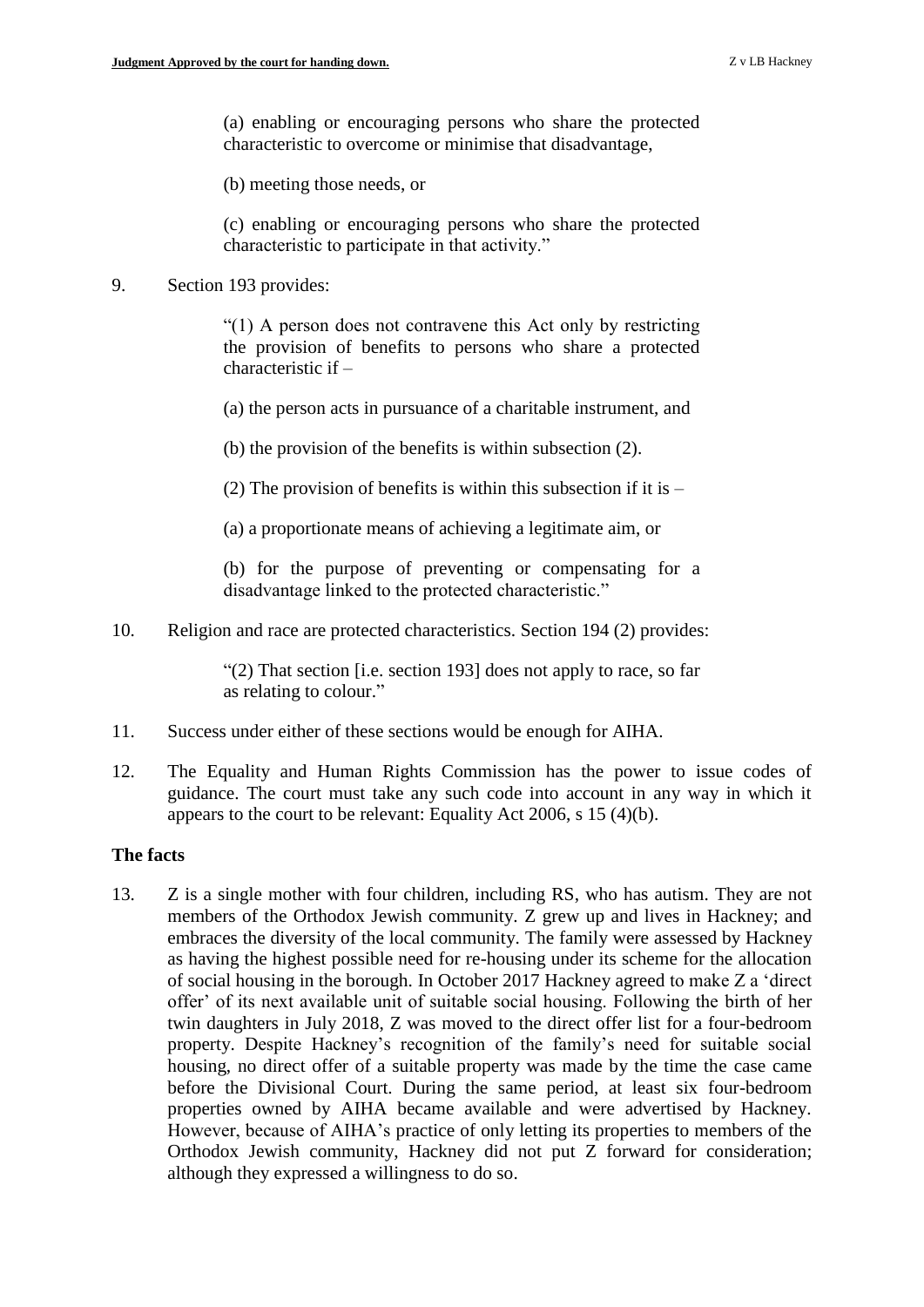- 14. Fortunately, since the hearing in the Divisional Court Z and her family have been satisfactorily housed.
- 15. Alongside details of housing and income, AIHA's housing application form asks, solely for monitoring purposes, whether applicants would describe themselves as "Orthodox Jewish – strictly observant of Shabbath and Kashrut" as well as for details of their synagogue and their children's schools. The form also asks applicants to choose between "Orthodox Jewish Ashkenazy" and "Orthodox Jewish Sephardic" under the heading "Ethnic Origin", and whether they are white, black, mixed, or other under "Colour". Some of AIHA's lettings are made through Hackney's nomination arrangements; but they maintain their own separate waiting list as well. So far as the former are concerned, where a property is advertised on Hackney's portal it is accompanied by the rubric:

"Consideration only to the Orthodox Jewish community."

- 16. AIHA owns 470 properties in Hackney. They amount to 1 per cent of the overall number of 47,000 units of general needs housing in Hackney; and its lettings each year are on average less than 1 per cent of social housing lettings.
- 17. The Jewish population in the United Kingdom is contracting and the average age is increasing. At the same time, the strictly Orthodox Jewish community (Haredim) is growing at 4 per cent per year, with 34 per cent of Jews in Hackney aged 14 or under. Strictly Orthodox Jews are more likely to experience poverty and deprivation than other "mainstream" Jewish families. Jewish households in Hackney (which are comprised mainly of Haredi Jews) were much more likely to be in socially rented accommodation (35 per cent) than the general Jewish population (9 per cent). 25 per cent of them live in overcrowded conditions, compared to 8 per cent of the general Jewish population. Most of the Haredi community are unwilling to live outside Stamford Hill, where AIHA is located; so tend not to bid elsewhere in the borough. Nearly all of the Haredi community in social housing within Hackney are tenants of AIHA. Roughly 2 per cent of applicants for social housing in Hackney self-identify as Orthodox Jews.
- 18. The Orthodox Jewish community has a particular need for larger properties because of their large family sizes. Self-identifying Orthodox Jews represent an increasing proportion of housing applicants as the number of bedrooms increases.
- 19. A number of witnesses emphasised the fact that Orthodox Judaism is not a lifestyle but a way of life; and that living as a community is a central part of this. Members of the Orthodox Jewish community need to remain proximate to that community, even if it means foregoing improved living conditions, bigger houses, or proper housing at all.
- 20. The Divisional Court commented on this evidence at [64]:

"… there are very high levels of poverty and deprivation, with associated low levels of home ownership. …On the evidence before us, we are satisfied that, applying that approach, there is a strong correlation between the evidenced poverty and deprivation and the religion. This is explained in part by the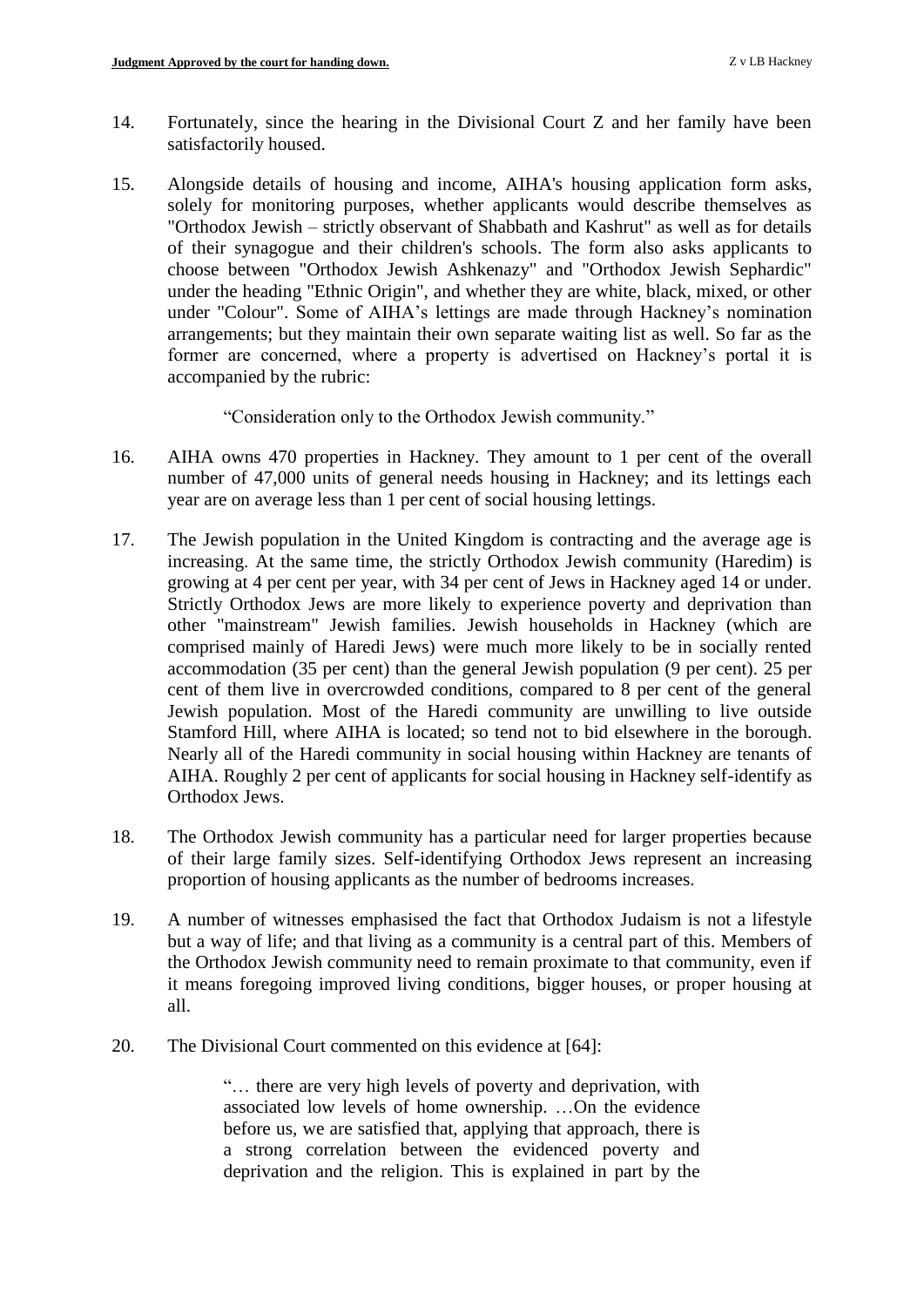way of life, especially affecting educational and employment opportunities, which is characteristic of the Orthodox Jewish community."

21. The Divisional Court set out a good deal of evidence about incidents of anti-Semitism, including racially aggravated intentional harassment and common assault, criminal damage to property; and verbal abuse. There was also evidence of volunteer security patrols in Stamford Hill (the Shomrim) which provide physical and manifest deterrence of anti-Semitism to add to the sense of security within the community. The Divisional Court said at [66]:

> "We refer again, in particular, to the widespread and increasing overt anti-Semitism in our society, and to the 44.5% increase in reported anti-Semitic crime between 2014 and 2016, with 10% of such crimes involving violence. The traditional Orthodox Jewish clothing, which characterises the community, heightens the exposure to anti-Semitism and to related criminality. In particular, Ms Cymerman-Symons MBE stated in evidence that in 40 years working in the Orthodox Jewish Community in Hackney she had heard "countless accounts from housing applicants whom AIHA has housed from the private sector about the prejudice they have faced in trying to rent in the private sector on account of their appearance, their language and their religion". This evidence was not challenged, and we believe that it credibly describes the position that members of the Orthodox Jewish community are likely to face in seeking accommodation."

22. The properties owned by AIHA are designed specifically for Orthodox Jewish religious needs whereby the tenants are able to follow the tenets of their faith and follow the rules relating to the Sabbath. As such AIHA therefore provides the following facilities: kosher kitchens, succahs (area exposed to the elements for the temporary erection of a booth during the festival of Succot), Shabbos booster pumps, an absence of television aerials, Shabbos locks on the estate, Shabbos timers in individual flats, mezuzahs on communal doors. But as the Divisional Court acknowledged, these physical features of the dwelling are not *necessary* to enable Orthodox Jews to observe their religion. They are normative, rather than essential. At [68] to [69] the Divisional Court said:

> "There was also evidence before us of the relevant need for family and community facilities, such as schools, synagogue and shops, as well as the special features of the accommodation already mentioned….

> As for the particular characteristics of the housing, such as kosher kitchens, we would accept that, standing alone, they would be unlikely to be sufficient to justify the challenged discrimination. However, we do not believe that they should be entirely discounted."

23. As far as overcrowding is concerned, the Divisional Court said at [70]: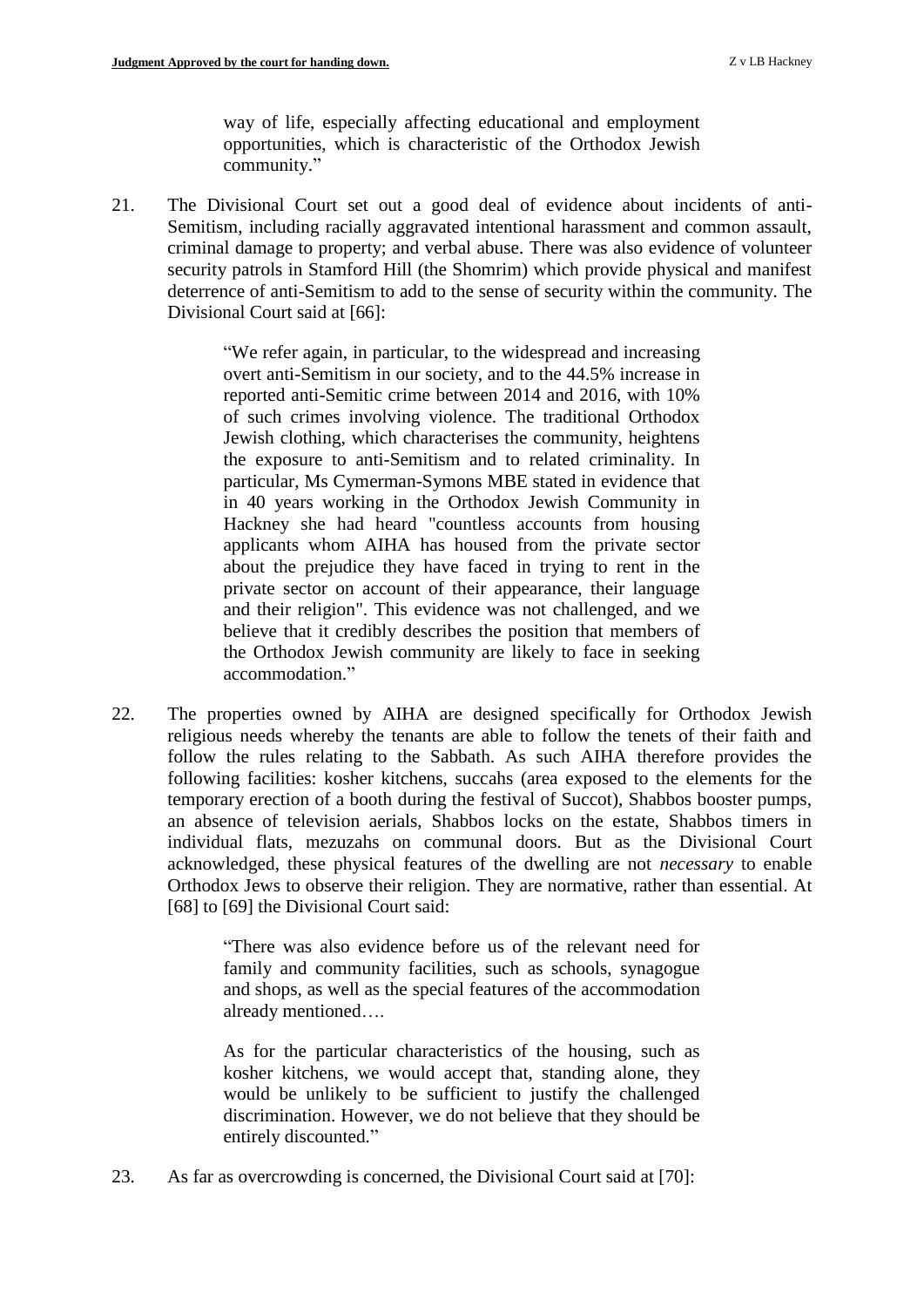"… there was evidence in data from 2015 which showed that the average number of occupants of Orthodox Jewish households in Stamford Hill was 6.3, in contrast to the average for the whole of Hackney of 2.43, and for the UK of 2.38. In our view, this evidence demonstrates a particular need in the Orthodox Jewish community for property, which is likely to be in very short supply, that would accommodate substantially larger families, and that would significantly reduce the particular and intensified risk to such families of eviction from overcrowded accommodation."

#### **The Divisional Court's reasoning**

- 24. The Divisional Court began by addressing section 158, before turning to section 193. The Divisional Court reasoned in relation to section 158 as follows:
	- i) The disadvantages faced by Orthodox Jews are real and substantial.
	- ii) Those disadvantages are "connected with" the religion of Orthodox Judaism.
	- iii) The needs of members of the Orthodox Jewish community are different from those who are not members of it. They have a relevant need to live relatively close to each other, with a view to reducing apprehension and anxiety regarding personal security, antisemitic abuse and crime. They also have a need for family and community facilities, including schools, synagogues and shops, as well as special features of accommodation. They also have a need for property that would accommodate substantially larger families.
- 25. At [71] the court held:

"We are satisfied, for these reasons, that AIHA's arrangements for allocating housing, which place Orthodox Jews in a primary position, enable them both to avoid the disadvantages and to meet the needs to which we have referred. The remaining question is whether they do so in a "proportionate" manner."

26. None of this is now challenged. The court went on to consider whether those arrangements were proportionate. At [73] they said:

> "AIHA's charitable objectives permit and oblige it to accord "primary" benefit to members of the Orthodox Jewish community. There is no unqualified restriction of benefits to members of that community, nor absolute exclusion of nonmembers. AIHA currently has over 700 applicants on its waiting list. It has a total housing stock of 470 homes in Hackney, but the crucial consideration in this context is that, over the seven-year period from 2011 to 2018, only 89 general needs properties became available for allocation, a marginal availability of only about 12 to 13 properties each year, with a huge imbalance between supply and demand. There is no evidence that that imbalance is likely to decrease markedly in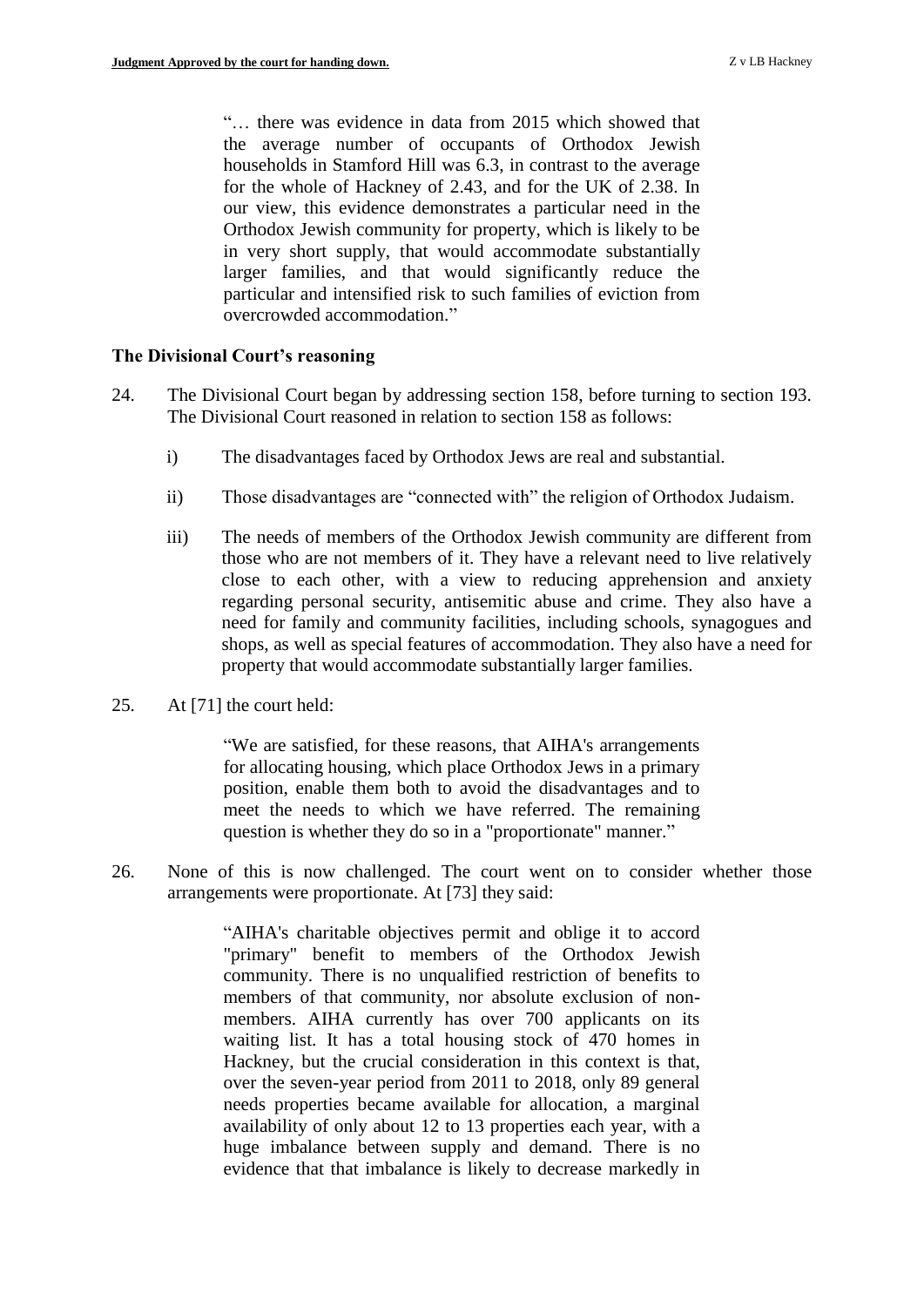the foreseeable future. At the same time there is an acute imbalance between supply and demand for social housing in Hackney generally. About 13,000 households are currently registered under Hackney's scheme for the allocation of social housing. In 2016, Hackney allocated only 1,229 properties for social housing. Again, there is no evidence that the imbalance is likely to decrease markedly in the foreseeable future."

- 27. It followed from this that the reason why, in practice, AIHA allocated its properties to members of the Orthodox Jewish community was clear. Given the limited availability to, and pressing demand from, that community, if AIHA were to allocate any of its properties to non-members, it would seriously dilute the number of properties available to Orthodox Jews, and would fundamentally undermine its charitable objective of giving "primary" position, in a meaningful, as distinct from formalistic, sense to Orthodox Jews.
- 28. They held at [75]:

"We also conclude that AIHA's arrangements are justified as proportionate under section 158. For the reasons we have already given, the disadvantages and needs of the Orthodox Jewish community are many and compelling. They are also in many instances very closely related to the matter of housing accommodation. We recognise the needs of other applicants for social housing, but, in the particular market conditions to which we have referred, AIHA's arrangements are proportionate in addressing the needs and disadvantages of the Orthodox Jewish Community, notwithstanding the fact that in those market conditions, a non-member cannot realistically expect AIHA to allocate to him or her any property that becomes available."

- 29. They repeated their conclusion that members of the Orthodox Jewish community had a particular need for larger accommodation; and that given the acute scarcity of such accommodation, it was readily understandable, and proportionate, that such properties were allocated to members of the Orthodox Jewish community who have need of the accommodation.
- 30. They pointed out at [77] that positive action in favour of a preferred group might well cause disadvantage to persons outside that group; but that the advantages to the preferred group might well outweigh the disadvantages, and thus be proportionate. They added:

"In this case it is self-evident that the allocation of particular accommodation to a member of the Orthodox Jewish community may well disadvantage an individual non-member who may have a priority need for such accommodation. However, the relevant question, which we have dealt with above, is whether the arrangements, viewed as a whole and in the light of relevant market circumstances, address the disadvantages and needs of the Orthodox Jewish community in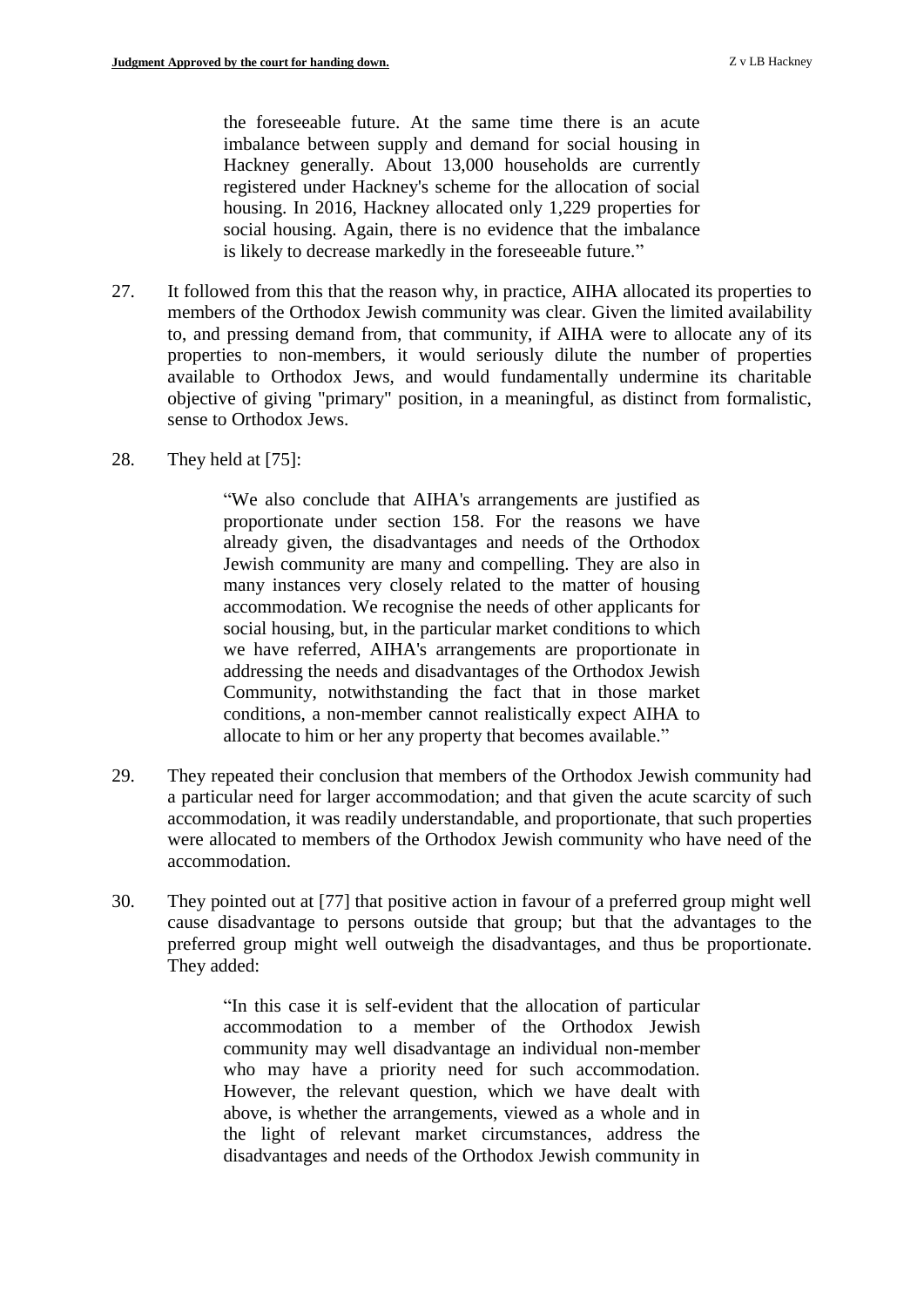a manner that outweighs the disadvantage to non-members of that community."

- 31. They emphasised, however at [78], that their conclusion was reached in the context of AHIA being a small provider of social housing with only 1 per cent of the general needs housing in the borough; and that their conclusion would not necessarily have been the same in the case of a service provider with a large share of the available properties.
- 32. As far as section 193 was concerned, the Divisional Court reasoned as follows:
	- i) AHIA did not discriminate on the ground of colour.
	- ii) The specific protected characteristic, on the basis of which AHIA discriminated, was the religion of Orthodox Judaism.
	- iii) AHIA's arrangements for allocating housing were "authorised by" or "in line with" its charitable instrument; and were therefore made "in pursuance of" it.
	- iv) For the same reasons as underpinned its conclusion in relation to section 158, AHIA's arrangements were a proportionate means of achieving a legitimate aim.
- 33. Mr Wise QC, on behalf of Z, accepts that section 158 (1) of the Act applies. In other words, it is accepted that AIHA reasonably thinks that members of the Orthodox Jewish community suffer disadvantages connected to that protected characteristic and/or that they have needs that are different from those who do not share that protected characteristic. Accordingly, the principal attack on the judgment of the Divisional Court is the argument that they misconducted the assessment of proportionality required by section 158 (2). He also contends, for the same reasons, that the Divisional Court misconducted the assessment of proportionality required by section 193 (2).

## **Is proportionality a requirement of section 193 (2) (b)?**

- 34. Although the Divisional Court considered section 158 before section 193 (as did Mr Wise's grounds of appeal and skeleton argument) I consider that the logical place to begin is section 193. That is because, unless section 193 requires a proportionality assessment, Mr Wise's criticisms of the Divisional Court lead nowhere. Section 193 (2) (b), in contrast to section 193 (2) (a) does not expressly require a proportionality assessment. It is accepted that the express requirements of section 193 (2) (b) are satisfied on the facts of this case. In this connection, it must not be forgotten that section 193 applies only to charities; and that in order to amount to a charity an organisation's activities, taken as a whole, must be for the public benefit: Charities Act 2006 s 3.
- 35. Mr Wise argues, however, that there are three reasons why section 193 (2) (b) requires a proportionality assessment even though it does not provide for one expressly. First, section 3 of the Human Rights Act 1998 requires legislation to be read compatibly with the European Convention on Human Rights. Section 193 (2) (b) would not be compatible with article 14 of the Convention unless read in that way.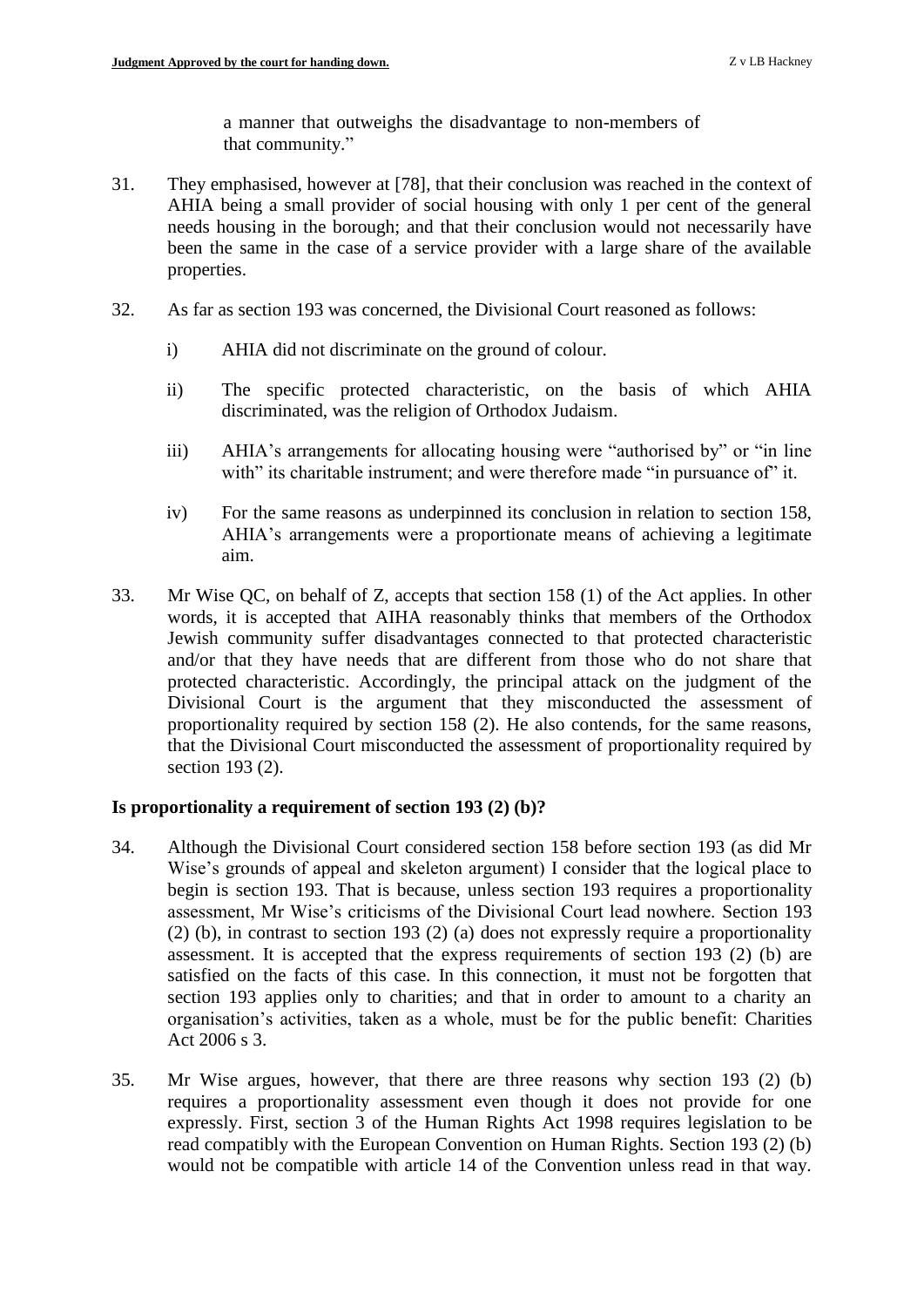Second, this reading is a requirement of EU law. Third, the reading advanced by AIHA produces absurd results, which Parliament cannot have intended.

- 36. Mr Wise referred us to two decisions relating to Catholic Care. The first was a decision of Briggs J in the Chancery Division of the High Court, and the second was a decision of Sales J in the Upper Tribunal. Both have since soared into the judicial stratosphere, so their judgements are worthy of great respect, even though they do not bind us.
- 37. The first of the two cases is *Catholic Care (Diocese of Leeds) v Charity Commission for England and Wales* [2010] EWHC 520 (Ch), [2010] 4 All ER 1041. Catholic Care was an adoption agency which was a charity. It carried out its charitable activities in accordance with the tenets of the Catholic faith. Those tenets precluded the provision of adoption services to same-sex couples. Regulations outlawed discrimination on the grounds of sexual orientation. However, regulation 18 made an exception in the case of charities where the restriction of benefits to persons of a particular sexual orientation was imposed by the charitable instrument. It contained no express proportionality requirement. Catholic Care wished to change its objects to introduce such a provision. The Charity Commission refused to approve the change. Catholic Care's appeal failed in the Charity Tribunal. Briggs J heard the appeal from the Tribunal.
- 38. Briggs J noted that the legislative antecedent to regulation 18 was section 43 of the Sex Discrimination Act 1975 which provided:

"(1) Nothing in Parts II to IV shall—(a) be construed as affecting a provision to which this subsection applies, or (b) render unlawful an act which is done in order to give effect to such a provision  $\lceil$  i.e. a provision in a charitable instrument].

(2) Subsection (1) applies to a provision for conferring benefits on persons of one sex only (disregarding any benefits to persons of the opposite sex which are exceptional or are relatively insignificant), being a provision which is contained in a charitable instrument."

39. Section 43 was amended by adding the following sub-section:

"(2A) But subsection (1) does not apply to discrimination under section 1 or 2A in its application to sections 29 to 31 unless the conferral of benefits is—(a) a proportionate means of achieving a legitimate aim, or (b) for the purpose of preventing or compensating for a disadvantage linked to sex"

40. This two-pronged test bears a remarkable similarity to section 193 (2). Briggs J commented:

> "[51]  $\dots$  I infer  $\dots$  that at least sub-s  $(2A)(a)$  was introduced so as to bring the express terms of s 43 into compatibility with convention rights, and with art 14 in particular. Even before this amendment came into force, it would in my judgment have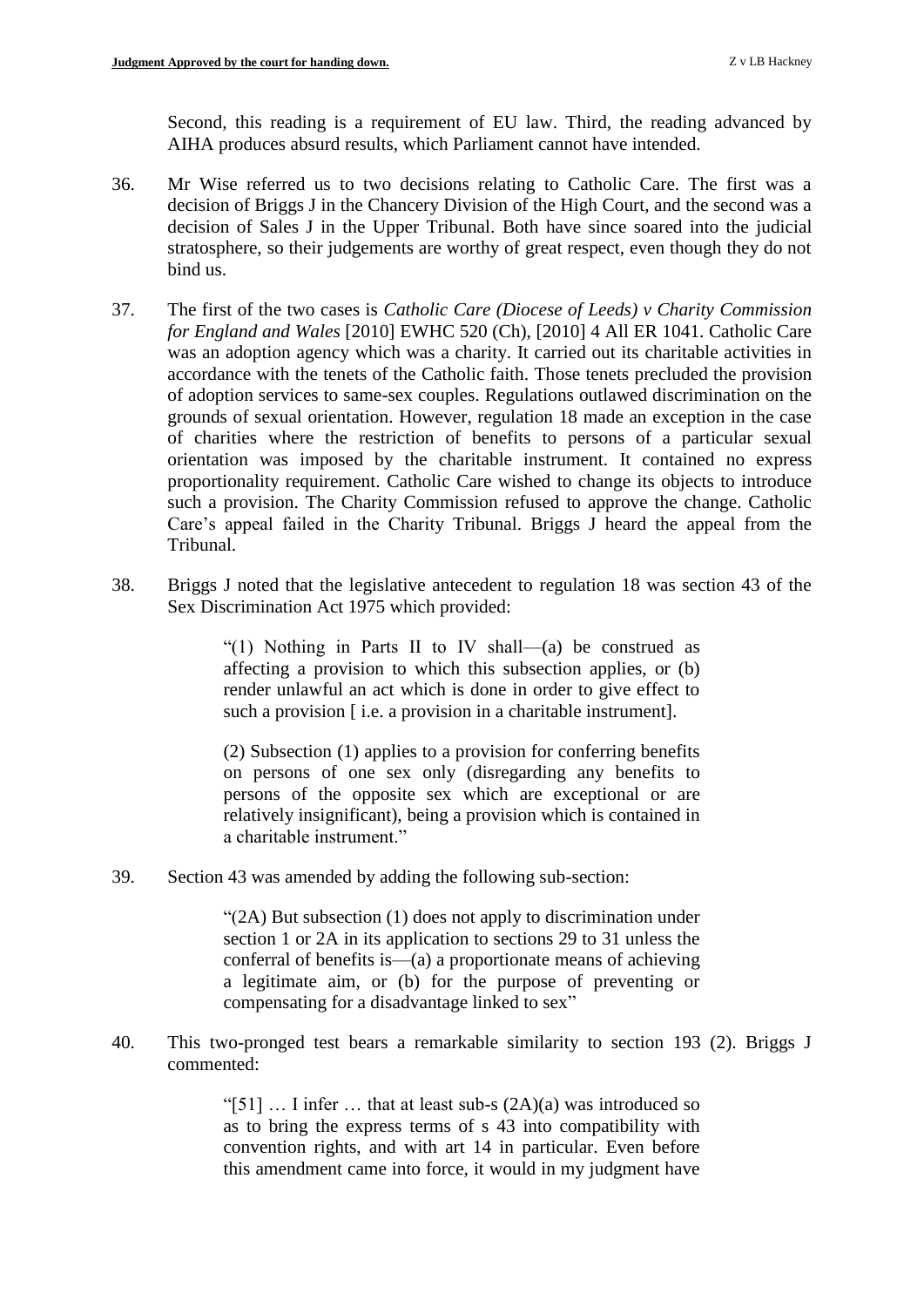been necessary to construe s 43 as containing that limitation by implication, pursuant to s 3 of the 1998 Act, because of its undoubted effect upon the interpretation of antecedent legislation.

[52] It is also to be noted that s 43(2A) necessarily contemplates that sex discrimination in the conferring of benefits by a charity may be a proportionate means of achieving a legitimate aim even if for a purpose which does not consist of meeting the special needs of the protected class. That conclusion is necessitated by the use of the word 'or' at the end of sub-s (2A)(a). There may of course be a large overlap in practice between sub-ss  $(2A)(a)$  and  $(b)$ ."

## 41. At [96] he said:

"The third and remaining question is how none the less reg 18 is to be confined by way of interpretation so as to avoid it transgressing the real restrictions imposed by the requirement to construe it compatibly with convention rights, and in particular with the jurisprudence about art 14. In my judgment the answer is to be found in three elements of reg 18. The first is the restriction (unique to reg 18 among these regulations), that it applies only to charities. The second lies in the fact that, as expressly contemplated by reg 18(2), the practical effect of reg 18 is controlled by a public authority, namely the commission, as regulator. The third is, as I have described in relation to s 43 of the 1975 Act, that even without an express reference to the need for the proportionate pursuit of a legitimate aim, a convention-right compatible interpretation of reg 18 requires that limitation to be implied."

42. I do not consider that those observations will bear the weight that Mr Wise ascribes to them. First, in so far as Briggs J said that section 43 in its original form would implicitly have required a proportionality assessment, that was because in its original form it did not prescribe any limitations on what might be contained in a charitable instrument. After the amendment, the section contained two such limitations. Second, Briggs J's observations about section 43 (2A) (a) would lead one to conclude that it was that paragraph which made section 43 compliant with the ECHR. He said nothing about section 43 (2A) (b). Still less did he suggest either that section 43 (2A) (b) was non-compliant; or that a proportionality assessment had to be made under that paragraph. Third, as he pointed out, the purposes contemplated by section 43 (2A) (a) go far wider than meeting the needs of the protected class. It thus makes sense for a proportionality assessment to be required in order to place some limit on the breadth of that paragraph. Fourth, it is significant that in his discussion of regulation 18 Briggs J emphasised the importance of the regulatory framework applicable to charities. If a proportionality assessment was the be-all-and-end-all, it is difficult to see why that regulatory framework would be relevant. In the present case, although AIHA is an exempt charity, it is regulated by the Regulator of Social Housing.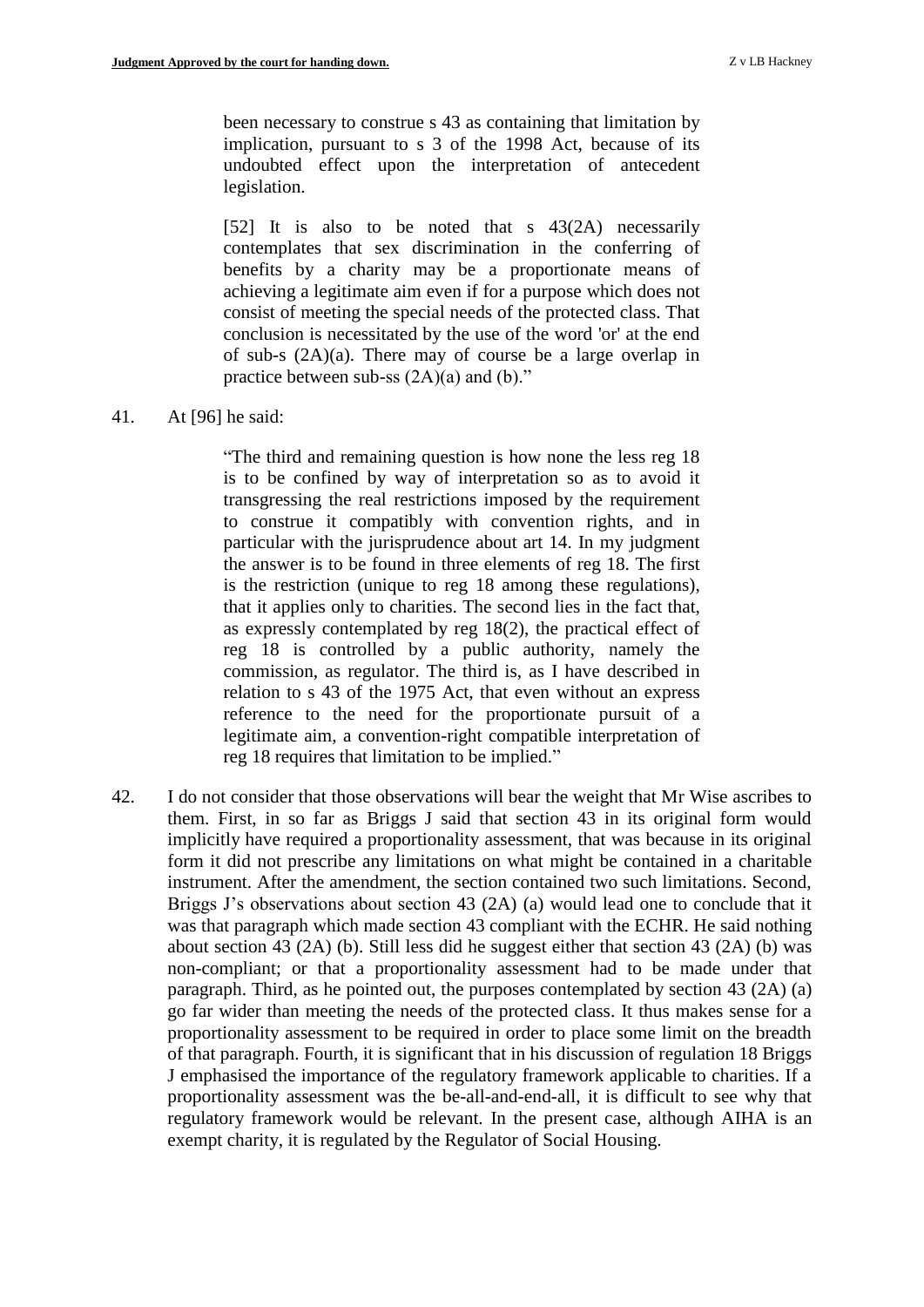- 43. The second case is *Catholic Care (Diocese of Leeds) v Charity Commission for England and Wales* [2012] UKUT 395 (TCC), [2013] 2 All ER 1114. By the time that Sales J heard this appeal section 193 had replaced the regulations considered by Briggs J. However, it was common ground before Sales J that section 193 should be interpreted in the same way; and Sales J agreed to proceed on that basis. The point was not argued; and Sales J gave no express reasons indicating that he agreed with that interpretation. I do not consider that this case adds anything of substance to the present debate.
- 44. Article 14 of the ECHR does not operate in a vacuum. It applies only to those rights which are protected Convention rights. Thus, in order for the argument under the Human Rights Act to succeed, it is necessary to show that the impugned activity falls within the ambit of one or more of the protected Convention rights. While it is not necessary to show an actual violation of a Convention right, it is necessary to show that a personal interest close to the core of such a right is infringed. A tenuous link is not enough: *R (H) v Ealing LBC* [2017] EWCA Civ 1127, [2018] PTSR 541 at [93].
- 45. Neither in his skeleton argument nor in opening the appeal did Mr Wise address any argument in support of the proposition that AIHA's allocation policy fell within the ambit of any protected Convention right. In the course of his reply, he identified two possible Convention rights. The first was article 8 which protects a person's right "to respect for his private and family life, his home, and his correspondence". The second was article 9 which protects a person's right "to manifest his religion or belief". However, these articles were mentioned only in passing, Mr Wise made no detailed submissions to develop his argument.
- 46. There is no doubt that as a matter of domestic law, a local authority has no obligation to provide someone with a home: *R (Ahmad) v Newham LBC* [2009] UKHL 14, [2009] PTSR 632. Nor does article 8 itself entitle someone to be provided with a home.
- 47. Whether a housing allocation policy falls within the ambit of article 8 was considered by this court in *R (H) v Ealing LBC*. That case concerned two of Ealing's housing allocation policies. The first was the priority given to working households (the "WHPS") and the second was priority given to model tenants (the "MTPS"). 20 per cent of Ealing's available housing was allocated to groups within these priority schemes: 15 per cent to WHPS and 5 per cent to MTPS.
- 48. All three members of the court (Sir Terence Etherton MR; and Davis and Underhill LJJ) agreed that the MTPS did not fall within the ambit of article 8. It was concerned with tenants who were already housed transferring from one property to another. Sir Terence considered that the WHPS did fall within the ambit of article 8. As I read his judgment, the principal reason was that so far as concerns single parents with children who were not already in secure accommodation, or not accommodated by Ealing at all, "their right to permanent accommodation falls within the scope of family life protected by article 8": [101]. The effect of the policy was to preclude the claimant from applying for a suitable property on a secure tenancy. But, he held, the WHPS was justified. Part of Sir Terence's reasoning was based on an obiter statement by Goss J in *R (HA) v Ealing LBC* [2015] EWHC 2375 (Admin), [2016] PTSR 16. That case concerned a residence requirement which had to be satisfied before a person was eligible to join the housing register at all. The requirement was said to discriminate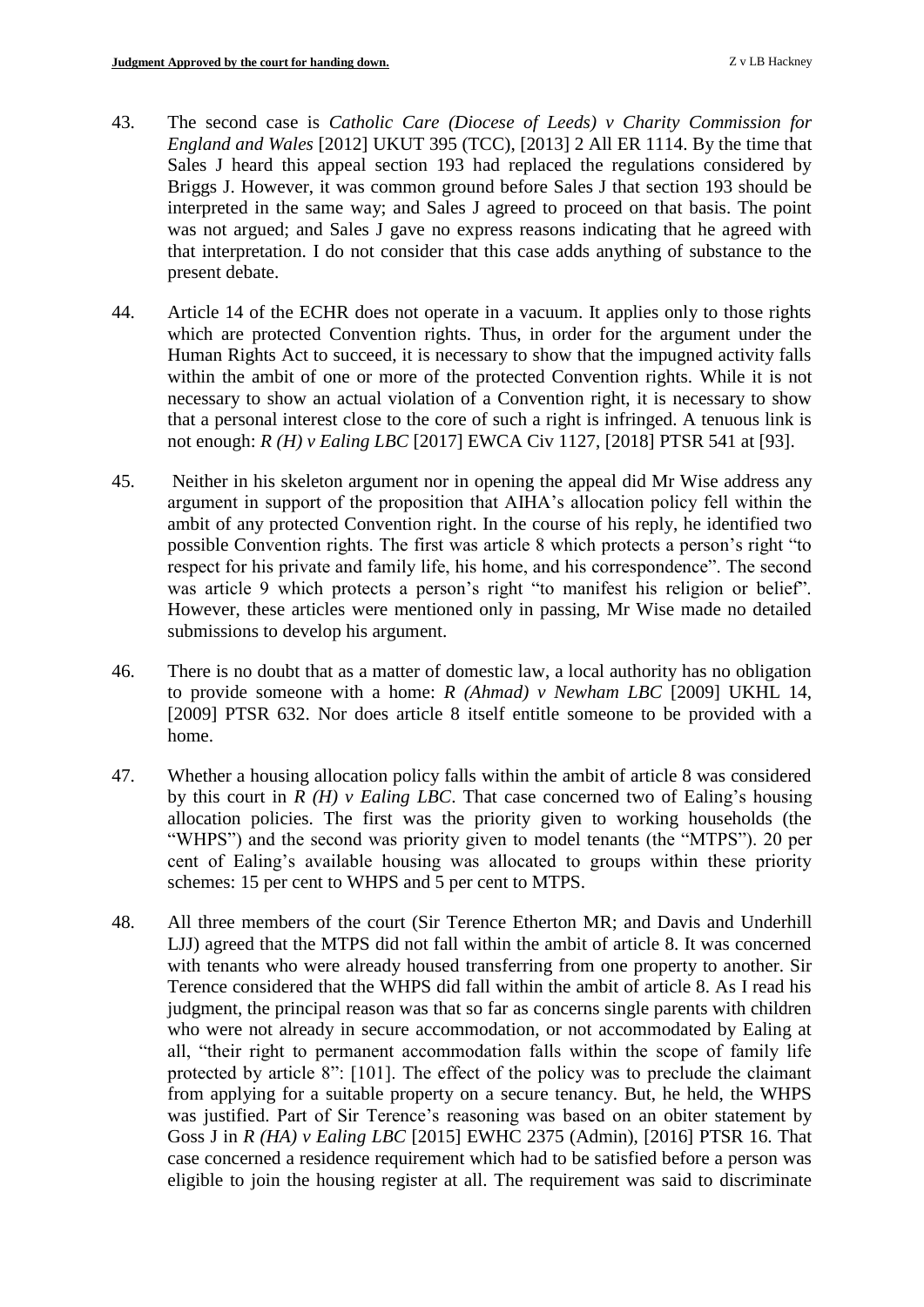against female victims of domestic violence. That in turn was said to engage article 14, read together with article 8. Goss J said:

"There is no enshrined right to a physical home; the right is to the enjoyment of a family life. However, this can, in reality, only be enjoyed in settled accommodation. Accordingly, I am satisfied there is a sufficient link."

- 49. Davis LJ did not accept that there was a right to settled or permanent accommodation protected by or within the reach of article 8; and said that Goss J had put the matter too broadly. Underhill LJ was of the same view. Moreover, Goss J does not appear to have been referred to the decision of Mr Michael Supperstone QC to the contrary effect in *R (Dixon) v Wandsworth LBC* [2007] EWHC 3075 (Admin). Nor was the Court of Appeal. Mr Dixon unsuccessfully applied for permission to appeal. In refusing permission, Dyson LJ said that, assuming that article 8 was engaged at all, Part 6 of the Housing Act 1996 itself struck the balance required by article 8: see *Dixon v United Kingdom* [2011] ECHR 809 at [23].
- 50. In the present case, what we are concerned with is, in effect, the ability of a person in Z's position to move home. She is already housed (if not entirely satisfactorily) by Hackney; and wants to move to a larger property. Taking the judgment of the Master of the Rolls as the high point of Z's case, the situation in our case is analogous to the MTPS rather than the WHPS. All three judges agreed that the MTPS fell outside the ambit of article 8. So, in my judgment, does AIHA's allocation policy.
- 51. As far as article 9 is concerned, the possibility of being housed in a property owned by AIHA is far removed from the "core value" protected by that article. Any connection is at best tenuous, if indeed there is any connection at all.
- 52. I do not therefore consider that either article is engaged. But assuming for the sake of argument that one or other article was engaged, the question would then arise whether the discrimination was justified. That raises the same questions on proportionality that I consider in a later section of this judgment. For the reasons that will appear, I consider that the Divisional Court were entitled to find that AIHA's allocation policy was a proportionate means of achieving a legitimate aim.
- 53. Assuming that the second hurdle could have been overcome, it must still be "possible" to read section 193 (2) (b) in the way that Mr Wise urges. Although the court may adopt a strained interpretation of legislation in order to bring it into conformity with protected Convention rights, it cannot simply disapply legislation. I agree with Mr Baker that the effect of Mr Wise's reading of section 193 (2) (b) is to make it redundant; hence effectively disapplying it. The reason is a simple one. Section 193 (2) (a) permits discrimination where it is a proportionate means of achieving a legitimate aim. Section 193 (2) (b) does not contain the proportionality assessment required under section 193 (2) (a). It is a necessary part of Mr Wise's argument in support of the imposition of a proportionality requirement in section 193 (2) (b) that preventing or compensating for a disadvantage linked to a protected characteristic might *not* be a legitimate aim. If it were a legitimate aim, it would already be covered by section 193 (2) (a). So section 193 (2)(b), read as Mr Wise proposes, would be entirely redundant. In the course of the argument Mr Wise accepted this; and also agreed that preventing or compensating for a disadvantage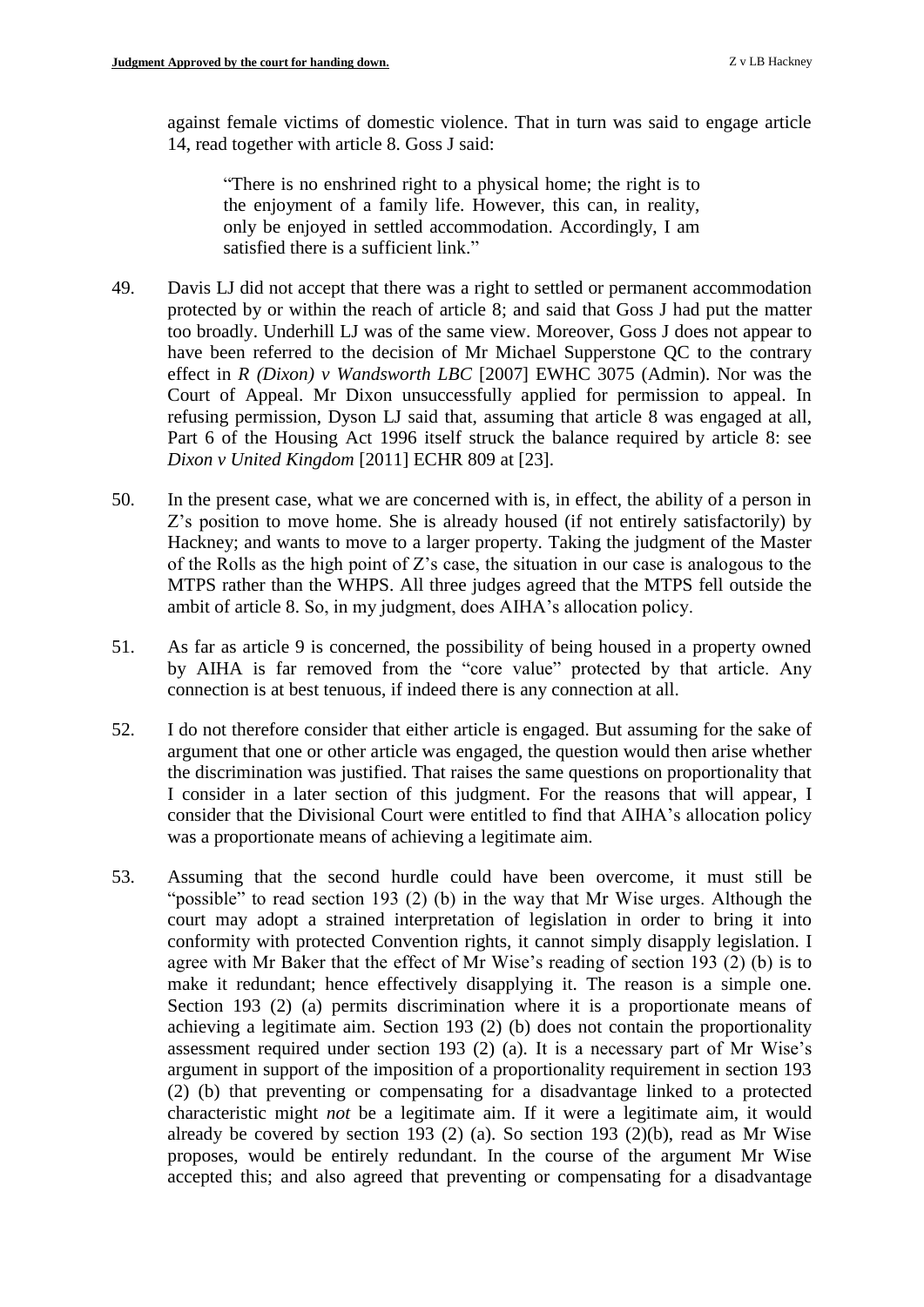linked to a protected characteristic *would* be a legitimate aim. So he accepted that his interpretation made section 193 (2) (b) redundant. That, to my mind, is a powerful reason why that interpretation cannot be right.

- 54. The second way in which Mr Wise put the argument was by reference to the Race Directive. He accepted that the Race Directive does not forbid discrimination on the ground of religion. Thus, it follows that the particular discrimination found in the present case does not fall within the Directive. On the face of it, therefore, in applying section 193 to the facts of the present case, the court is not applying EU law. Mr Wise sought to meet this point by arguing that section 193 might, on different facts, permit discrimination on grounds outlawed by the Directive. It was therefore *capable* of contravening EU law; and therefore article 21 of the Charter of Fundamental Rights applied. I reject that argument. It is possible to conceive of cases in which what is apparently permitted by section 193 might fall foul of the Race Directive. In such a case it may well be that EU law would trump the domestic provisions. But this case is not one of them.
- 55. The third argument was based on the allegedly absurd consequences. The particular example that Mr Wise gave was ill-chosen, as it postulated discrimination on the ground of colour; which is expressly excluded from the scope of section 193 by section 194 (2). But in principle, I do not consider that it is possible to dismiss as absurd the activities of a charitable institution in fulfilling its charitable objects which, *ex hypothesi*, must be for the public benefit.
- 56. Mr Baker, on behalf of AIHA, contends that section 193 (2) (b) does not contain a requirement of proportionality. Although that is expressly required by section 193 (2) (a), section 193 (2) (b) is an alternative means of justifying discrimination which does not contain a proportionality requirement. The contrast between the two is striking and deliberate. In order for section 193 (2) (b) to be satisfied, there are only two requirements. First, the benefits must be provided to the protected group in pursuance of a charitable instrument. There is no longer any dispute that the benefits provided by AIHA to members of the Orthodox Jewish community satisfy this test. Second, the benefits must be provided for the purpose of preventing or compensating for a disadvantage linked to the protected characteristic. The only question under this head relates to the *purpose* of providing the benefits. No balancing is required. On the findings of the Divisional Court, this requirement is also satisfied.
- 57. Where the Act requires a proportionality assessment, it says so in terms. There are many examples of this. While direct discrimination because of a protected characteristic is generally prohibited, there is an exception in relation to discrimination on the ground of age if that is "a proportionate means of achieving a legitimate aim": section 13 (2). Indirect discrimination may be justified if it is "a proportionate means of achieving a legitimate aim": section 19 (2). Section 158 (2) itself contains this formula, as does section 159 which concerns positive action in employment. The fact that section 193 (2) (b), which is clearly an alternative test to that in section 193 (2) (a) does not contain this requirement must be taken to be a deliberate policy choice by parliament, well within the legislature's margin of appreciation.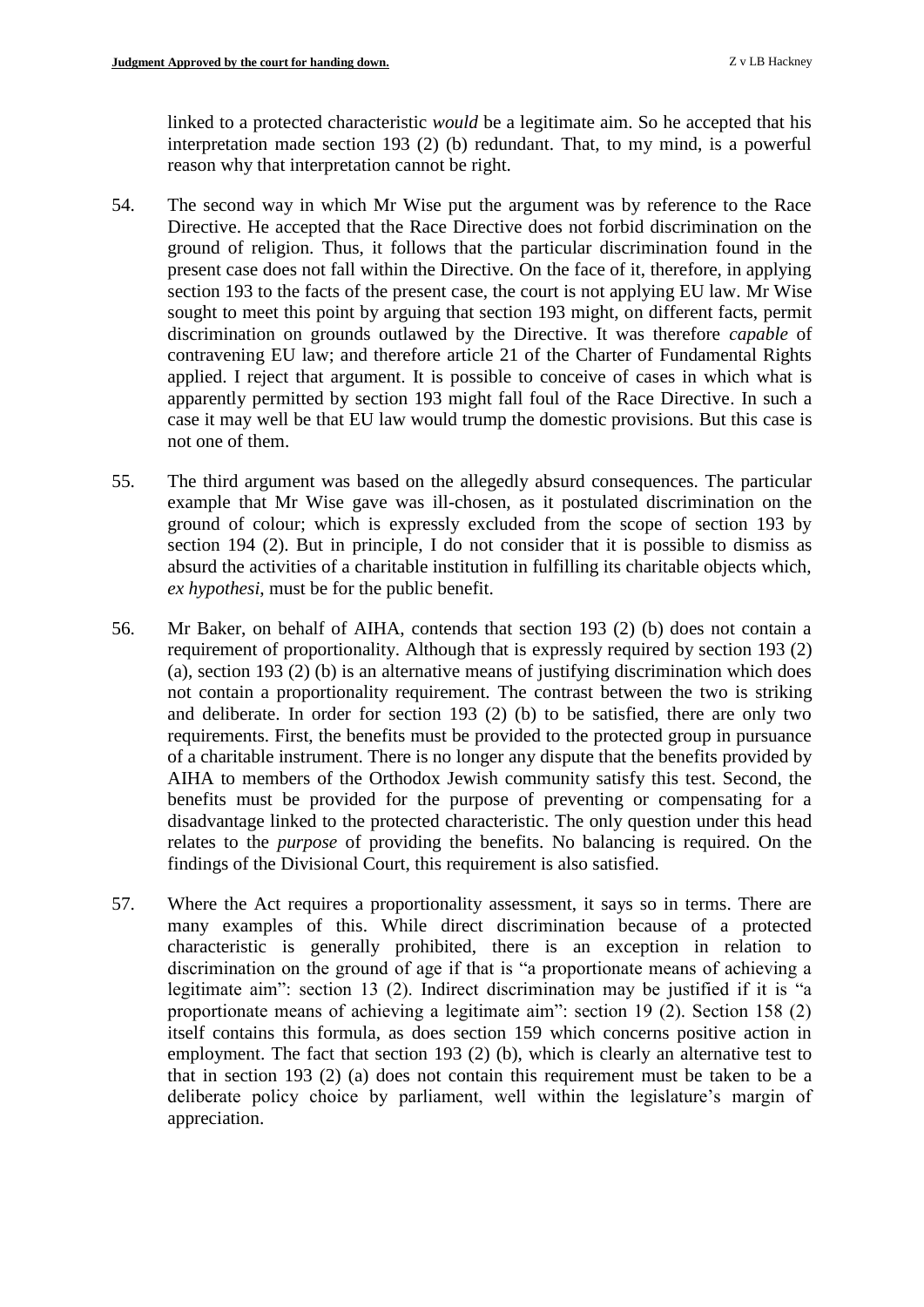58. Mr Baker supports his interpretation by reference to the Explanatory Notes accompanying the Act; and by reference to the Statutory Code of Practice issued by the Commission. Paragraph 608 of the former states:

> "This section allows charities to provide benefits only to people who share the same protected characteristic… if this in line with their charitable instrument and it is objectively justified or to prevent or compensate for disadvantage."

59. Objective justification refers to section 193 (2) (a); and compensating for disadvantage refers to section 193 (2) (b). They are presented as alternative tests. Any further doubt is dispelled by the Code of Practice. Paragraph 13.31 states:

> "A charity will not breach the Act by providing benefits only to people who share a particular protected characteristic if this is in accordance with the charitable instrument that establishes or governs the charity, and is either:

a proportionate means of achieving a legitimate aim; or

for the purpose of preventing or compensating for a disadvantage linked to that protected characteristic."

60. The tests are, again, presented as alternatives, reinforced by paragraph 13.34 which states that whether restricting benefits "meets either of the Act's two tests in 13.31 is initially a matter for the charity and its trustees to consider." The two tests are separately discussed in the Code at paragraphs 13.36 and 13.37. In relation to the second test (compensating for disadvantage) paragraph 13.38 states:

> "There is no requirement that a charity must provide benefits to the most disadvantaged group, or assess the relative disadvantage of different groups. The Act only requires that, if a charity provides benefits to a group of people with the same protected characteristic to the exclusion of others, it must be able to show that the purpose of restricting benefits in this way is to prevent or compensate for disadvantage experienced by members of the selected group or groups."

- 61. If a proportionality assessment were required, it would be necessary to assess the relative disadvantage of different groups. The fact that such an assessment is specifically excluded demonstrates that a proportionality assessment is not required.
- 62. I accept Mr Baker's submissions; and, for the reasons I have given, I reject those of Mr Wise. I would hold, therefore, that AIHA's allocation policy is permitted by section 193 (1) and section 193 (2) (b) of the Equality Act 2010. That is enough to lead to the dismissal of the appeal. However, since the points on proportionality were fully argued, I will deal with them.

## **The role of an appeal court**

63. In *Re B (A Child) (Care Proceedings: Appeal)* [2013] UKSC 33, [2013] 1 WLR 1911, the Supreme Court considered the role of an appeal court in an appeal which involves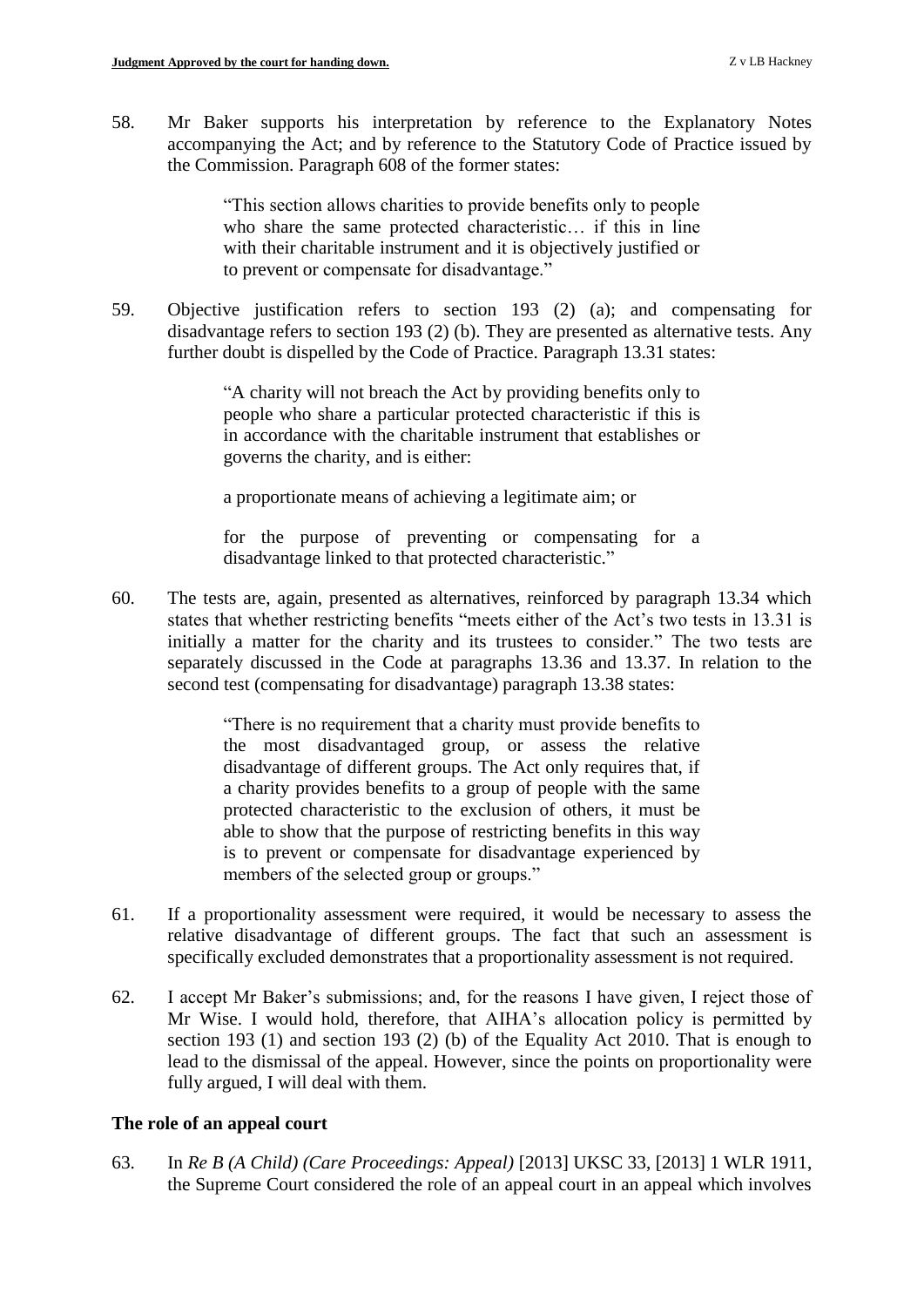a challenge to a lower court's appraisal of proportionality. Lord Neuberger said at [88]:

"If, after reviewing the judge's judgment and any relevant evidence, the appellate court considers that the judge approached the question of proportionality correctly as a matter of law and reached a decision which he was entitled to reach, then the appellate court will not interfere. If, on the other hand, after such a review, the appellate court considers that the judge made a significant error of principle in reaching his conclusion or reached a conclusion he should not have reached, then, and only then, will the appellate court reconsider the issue for itself if it can properly do so (as remitting the issue results in expense and delay, and is often pointless)."

- 64. He added that an appeal court should only interfere where the lower court's assessment of proportionality was "wrong"; and then went on to explain what he meant by that. Lord Wilson and Lord Clarke agreed with Lord Neuberger.
- 65. In *R (R) v Chief Constable of Greater Manchester* [2018] UKSC 47, [2018] 1 WLR 4079 the Supreme Court added a qualification to this approach. Lord Carnwath (with whom the other justices agreed) said:

"[64] In conclusion, the references cited above show clearly in my view that to limit intervention to a "significant error of principle" is too narrow an approach, at least if it is taken as implying that the appellate court has to point to a specific principle—whether of law, policy or practice—which has been infringed by the judgment of the court below. The decision may be wrong, not because of some specific error of principle in that narrow sense, but because of an identifiable flaw in the judge's reasoning, such as a gap in logic, a lack of consistency, or a failure to take account of some material factor, which undermines the cogency of the conclusion. However, it is equally clear that, for the decision to be "wrong" under CPR r 52.11(3), it is not enough that the appellate court might have arrived at a different evaluation. As Elias LJ said in *R (C) v Secretary of State for Work and Pensions* [2016] PTSR 1344, para 34:

"the appeal court does not second guess the first instance judge. It does not carry out the balancing task afresh as though it were rehearing the case but must adopt a traditional function of review, asking whether the decision of the judge below was  $w$ rong  $\ldots$ ""

66. It is not enough simply to demonstrate an error or flaw in reasoning. It must be such as to undermine the cogency of the conclusion. Accordingly, if there is no such error or flaw, the appeal court should not make its own assessment of proportionality.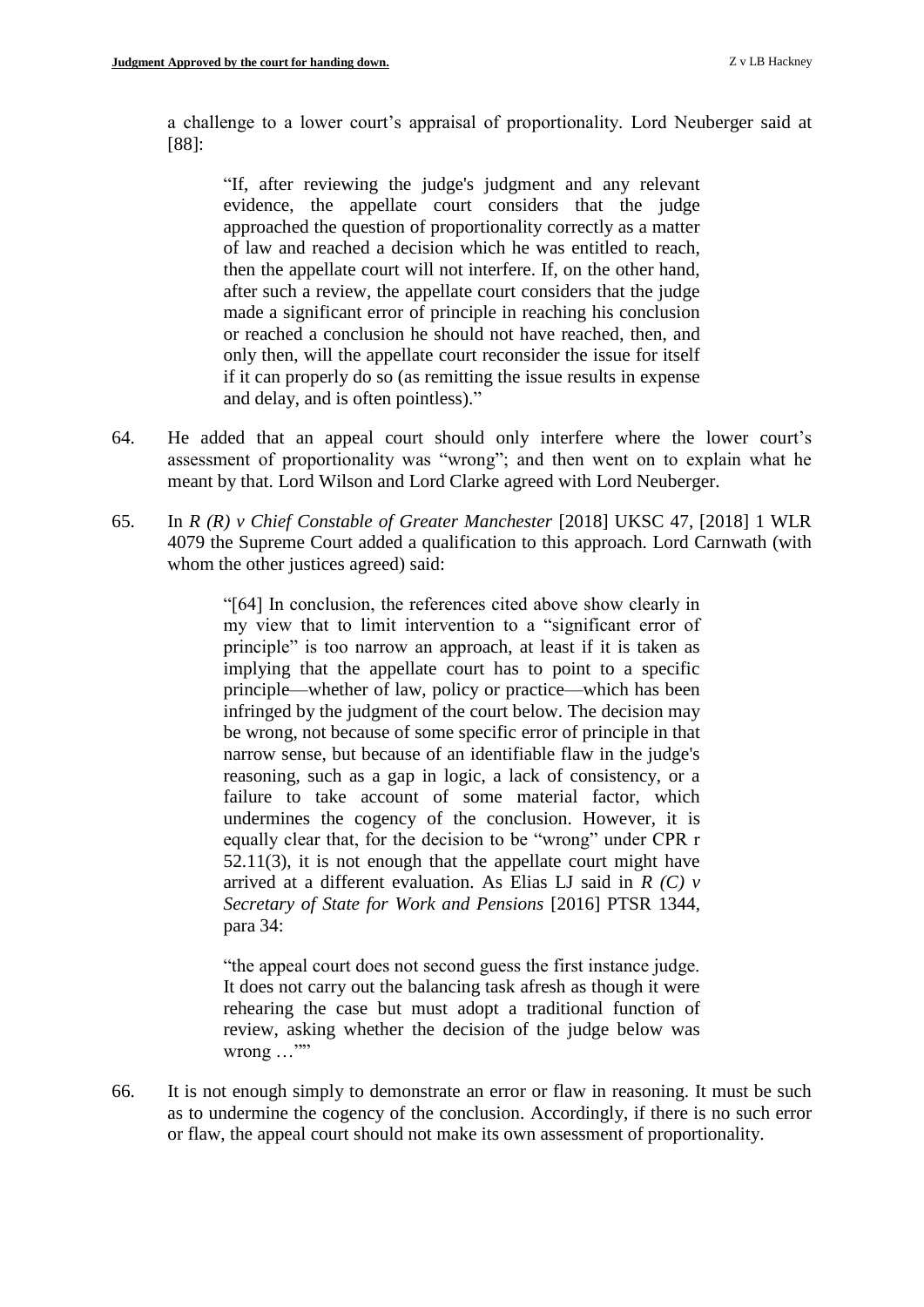67. There are two further points that I should make, in view of some of Mr Wise's criticisms of the Divisional Court. First, an appeal court is bound, unless there is compelling reason to the contrary, to assume that the lower court has taken the whole of the evidence into its consideration: *Henderson v Foxworth Investments Ltd* [2014] UKSC 41, [2014] 1 WLR 2600 at [48]; *ACLBDD Holdings Ltd v Staechelin* [2019] EWCA Civ 817 at [31]. Second, an appeal court should be reluctant to interfere with a lower court's findings of fact, even where those findings are based on written rather than oral evidence. Having referred to earlier cases dealing with findings of fact made at trial after hearing oral evidence, Lord Kerr explained in *DB v Chief Constable of Police Service of Northern Ireland* [2017] UKSC 7, [2017] NI 301 at [80]:

> "The statements in all of these cases and, of course, in *McGraddie* itself were made in relation to trials where oral evidence had been given. On one view, the situation is different where factual findings and the inferences drawn from them are made on the basis of affidavit evidence and consideration of contemporaneous documents. But the vivid expression in *Anderson* that the first instance trial should be seen as the "main event" rather than a "tryout on the road" has resonance even for a case which does not involve oral testimony. A first instance judgment provides a template on which criticisms are focused and the assessment of factual issues by an appellate court can be a very different exercise in the appeal setting than during the trial. Impressions formed by a judge approaching the matter for the first time may be more reliable than a concentration on the inevitable attack on the validity of conclusions that he or she has reached which is a feature of an appeal founded on a challenge to factual findings. The case for reticence on the part of the appellate court, while perhaps not as strong in a case where no oral evidence has been given, remains cogent. In the present appeal, I consider that the Court of Appeal should have evinced a greater reluctance in reversing the judge's findings than they appear to have done."

68. Those observations have particular force in the present case, where the Divisional Court were presented with a mass of demographic and sociological evidence from multiple reputable sources.

#### **Failure to balance?**

69. In *Akerman-Livingstone v Aster Communities Ltd* [2015] UKSC 15, [2015] AC 1399 Lady Hale at [28] approved Mummery LJ's explanation of the relevant questions:

> "First, is the objective sufficiently important to justify limiting a fundamental right? Secondly, is the measure rationally connected to the objective? Thirdly, are the means chosen no more than is necessary to accomplish the objective?"

70. But she went on to say that: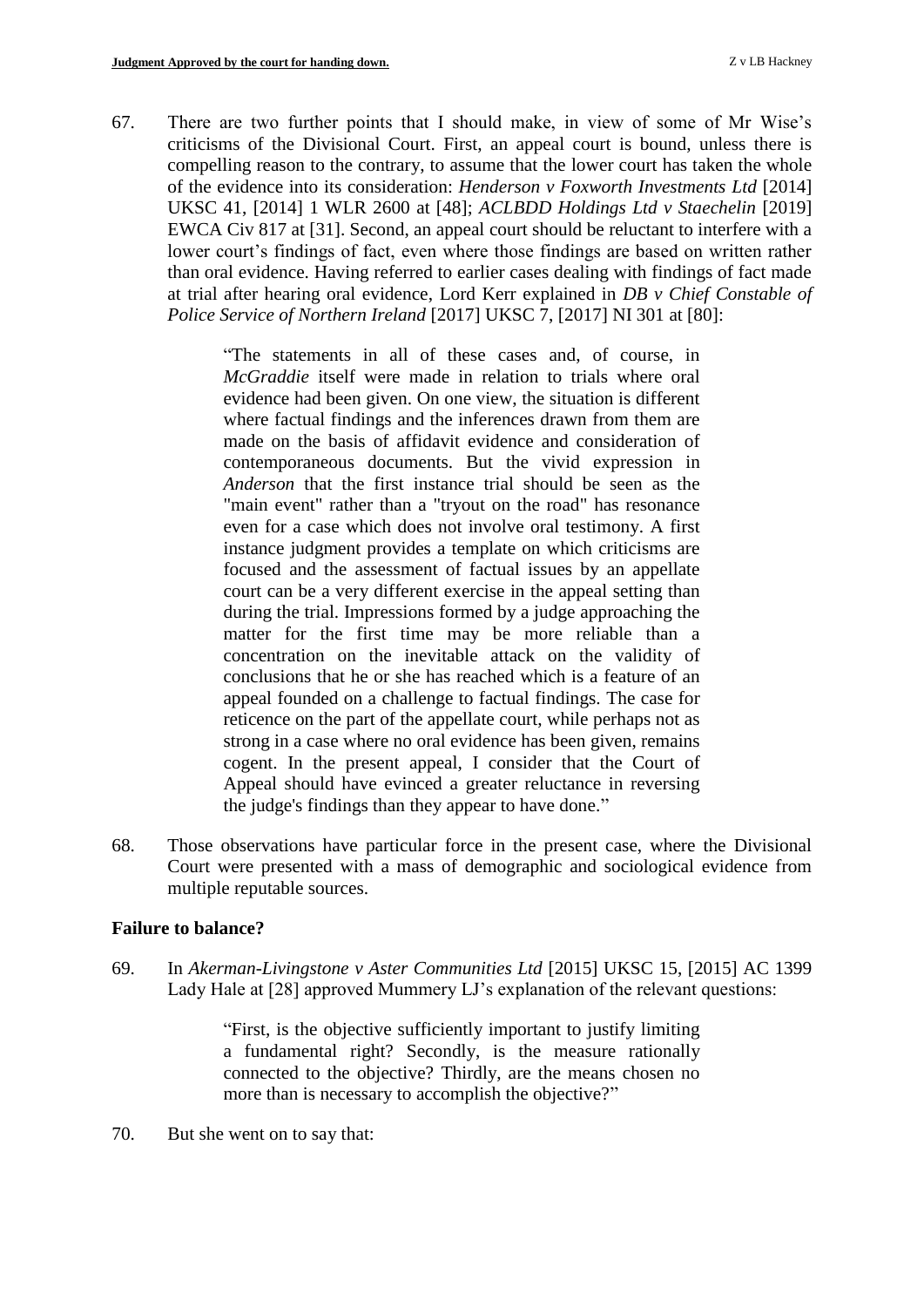"… this concept of proportionality, which has found its way into both the law of the European Union and the European Convention on Human Rights, has always contained a fourth element. This is the importance, at the end of the exercise, of the overall balance between the ends and the means: there are some situations in which the ends, however meritorious, cannot justify the only means which is capable of achieving them."

- 71. There is no doubt that the Divisional Court had this guidance well in mind: they quoted it at [72].
- 72. Mr Wise also referred us to the decision of the Supreme Court in *R (Coll) v Secretary of State for Justice* [2017] UKSC 40 | [2017] 1 WLR 2093. That was a case about the applicability of an exemption from the prohibition on direct discrimination on the ground of sex, if (a) a joint service for persons of both sexes would be less effective, and (b) the limited provision is a proportionate means of achieving a legitimate aim. The Supreme Court held, on the facts, that the discrimination had not been justified. Lady Hale said at [42]:

"But it is for the Secretary of State to show that the discrimination is justified. Given that the Ministry has not addressed the possible impacts upon women, assessed whether there is a disadvantage, how significant it is and what might be done to mitigate it or to meet the particular circumstances of women offenders, it cannot show that the present distribution of APs for women is a proportionate means of achieving a legitimate aim."

- 73. Mr Wise draws from this the proposition that an evaluation of proportionality must:
	- i) Assess whether there is a disadvantage;
	- ii) If so, consider how significant it is;
	- iii) Consider what might be done to mitigate that disadvantage, or to meet the particular circumstances of the persons in relation to whom the discrimination takes place.
- 74. The first criticism of the Divisional Court that Mr Wise advances is that although the court identified the needs and disadvantages of the Orthodox Jewish community that AIHA's allocation policy sought to overcome, they did not balance the benefits conferred on that community against the detriment caused to others who were not members of the Orthodox Jewish community. Nor did they consider the extent to which AIHA's allocation policy mitigated or overcame those needs and disadvantages. The carrying out of that balancing exercise was a necessary part of deciding whether a discriminatory rule is justified under the 2010 Act. Mr Wise's criticisms were made under three broad heads.
- 75. First, Mr Wise accepts that the Divisional Court were entitled to accept the evidence of anti-Semitism, including anti-Semitism in access to private sector housing. There was some debate about whether the Divisional Court were entitled to refer to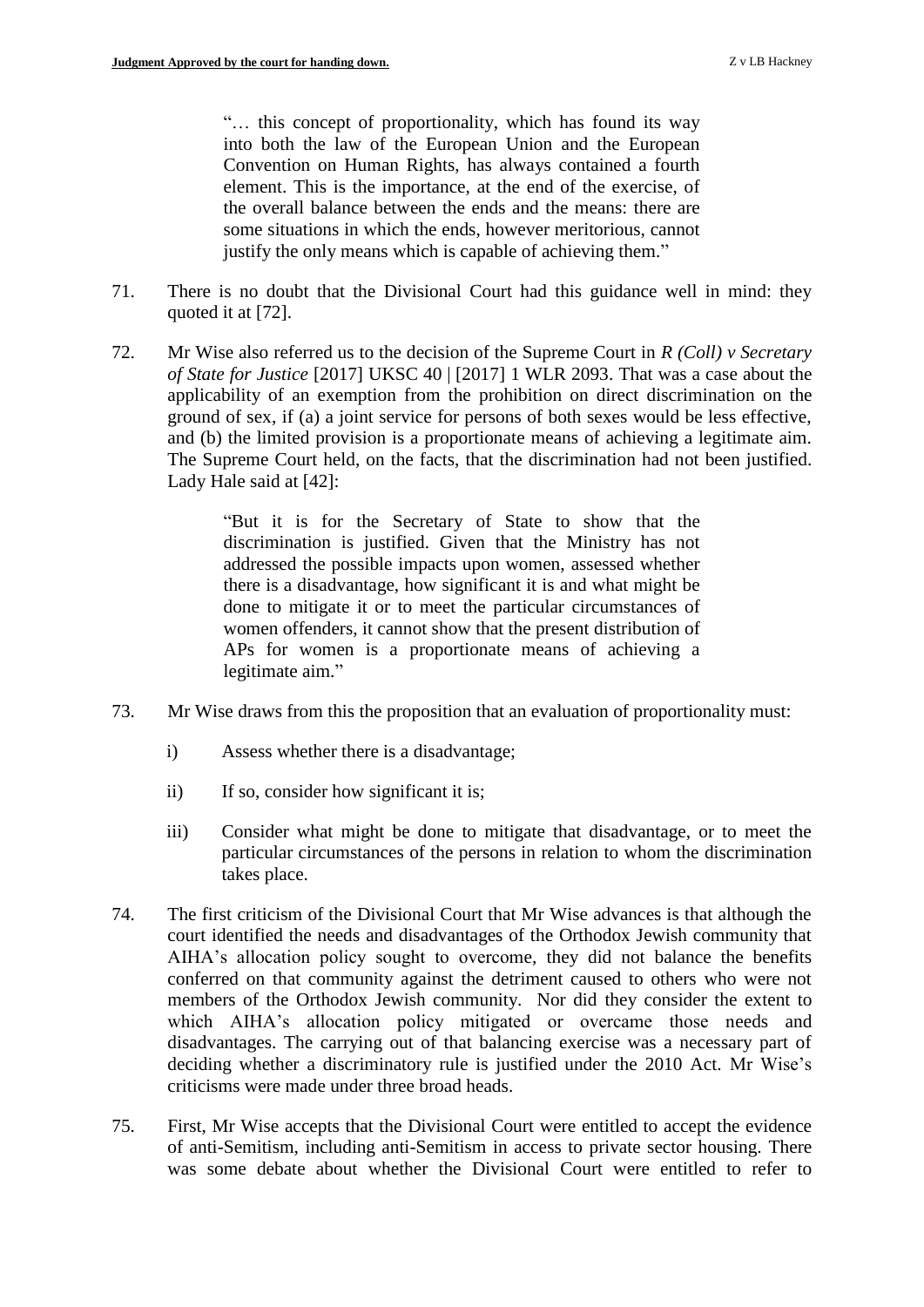*increasing* anti-Semitism; but I do not regard that debate as significant. Whether increasing or not, anti-Semitism was at an unacceptable level. But, Mr Wise says, the court did not consider the extent to which AIHA's arrangements for the allocation of social housing actually contribute to ameliorating anti-Semitism and other problems, and hence made no attempt to weigh such matters against the detriment occasioned to Z by AIHA's arrangements.

- 76. Second, he also submitted that the court failed to consider (i) the evidence before it of other groups who faced similar prejudice and discrimination, including in relation to access to housing; (ii) the evidence of other groups who face a similar level of hardship in accessing accommodation, including hardship because of their large family sizes; and (iii) evidence that the Orthodox Jewish community face no material disadvantage in terms of accessing suitable housing relative to other groups (including evidence that the Orthodox Jewish community are over-represented in the private rented sector).
- 77. Finally, he points out that Hackney itself operates a needs-based scheme for the allocation of social housing, so that where members of the Orthodox Jewish community have particularly pronounced housing needs, then these will be addressed as necessary by the operation of Hackney's housing allocation scheme. The Divisional Court failed to explain why *additional* preferential treatment for the Orthodox Jewish community was required beyond the priority that would be afforded under Hackney's general scheme to sufficiently needy members of that community, in circumstances where AIHA have made no allegation that Hackney's scheme discriminates against the Orthodox Jewish community in any way.
- 78. The Divisional Court dealt with anti-Semitism in a number of places. I have already quoted their conclusion at [66], where they accepted the evidence of Ms Cymerman-Symons as credibly describing the disadvantages that members of the Orthodox Jewish community are likely to face in seeking accommodation.
- 79. It is, with respect, obvious why discrimination against the Orthodox Jewish community in accessing private sector housing is ameliorated by a housing association that gives members of that community preference. The extent of the amelioration may be impossible to assess with any precision, but that does not cast doubt on the fact that amelioration there is. Nor do I accept the criticism that the Divisional Court failed to assess the disadvantage occasioned to other groups who did not share the relevant protected characteristic. On the basis of the Divisional Court's findings, the effect of AIHA's allocation policy (taken at its most restrictive) is to withdraw from the pool of potentially available properties for letting 1 per cent of units. The remaining 99 per cent are potentially available to persons who do not share the relevant protected characteristic. Thus the disadvantage to those persons is minuscule. Even if one concentrates on larger units, where AIHA has a larger share of units, Orthodox Jews are disproportionately represented among applicants for such units. As far as the smaller units are concerned, the evidence is that many of them are also used to house large families. I do not regard this criticism as well-founded.
- 80. So far as the second criticism is concerned, this is in essence an argument to the effect that the Orthodox Jewish community does not suffer a disadvantage as compared with members of groups who do not share their protected characteristic. But that argument is inconsistent with the acceptance that section 158 (1) is satisfied. In addition, the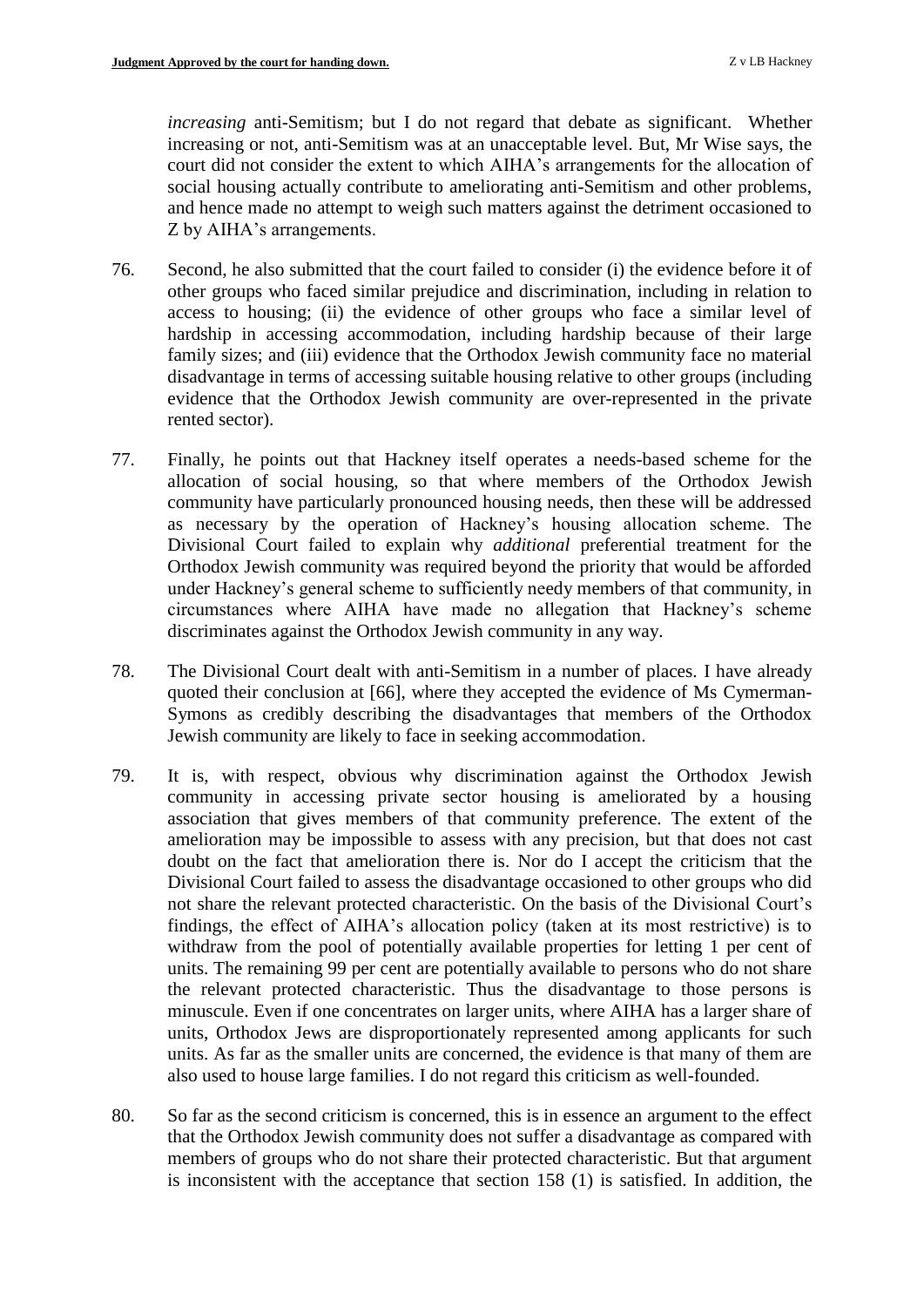question is not simply whether others are in equal or greater housing need. The question is whether that need is linked to the relevant protected characteristic: in this case adherence to Orthodox Judaism. By concentrating solely on housing need, Mr Wise's argument consistently overlooked the need for the link to the relevant protected characteristic. Finally, under this head, it is unfair to suggest that the Divisional Court did not consider the available evidence. It is plain that they did, even if they did not set all of it out in detail. Moreover, as I have said, we should assume that the lower court has taken into account all the evidence unless there is a compelling reason to the contrary. That compelling contrary reason does not exist in the present case.

- 81. Likewise, in my judgment, the third criticism rests on the premise that members of the Orthodox Jewish community do not suffer a disadvantage as compared with members of groups who do not share their protected characteristic. In other words, the argument is that since Hackney operates an allocation scheme which would cater for the housing needs of the community, there is no disadvantage to be overcome. That argument, too, is inconsistent with the acceptance that section 158 (1) is satisfied. Section 158 specifically allows for differential (and preferential) treatment of those who suffer disadvantage as a result of a protected characteristic.
- 82. Mr Wise next argued that in a case of discrimination on religious grounds it is necessary to be satisfied that the reasons said to justify the discrimination are "weighty". This is illustrated by the decision of the European Court of Human Rights in *Vojnity v Hungary* (Application no 29617/07). Mr Vojnity belonged to a particular religious sect and actively proselytised on its behalf. This was regarded as being harmful to the well-being of his son, with whom Mr Vojnity was not living, although he had access rights. In consequence the domestic courts completely removed all his access rights to his son. The Court held that his rights under article 14, taken together with articles 8 and 9, had been violated. At [36] the court held:

"The Court notes that the subject matter of this case is the applicant's differential treatment in the context of the total removal of his access rights to his son, and this to a decisive extent on account of the applicant's religious beliefs. It considers that, in the light of the importance of the rights enshrined in art 9 of the Convention in guaranteeing the individual's self-fulfilment, such a treatment will only be compatible with the Convention if very weighty reasons exist. The Court has applied a similar approach in the context of differences in treatment on the basis of sex (see *Abdulaziz*, para 50), birth status (see *Inze v Austria* [1987] ECHR 8695/79, para 41), sexual orientation (see *L v Austria* [2003] ECHR 39392/98 and 39829/98, para 50) and nationality (*Gaygusuz v Austria* [1996] ECHR 17371/90, para 42)."

83. The Divisional Court, he said, had failed to appreciate the need for weighty reasons to justify the direct discrimination on religious grounds in this case. I do not accept this criticism. At [63] they said that the disadvantages faced by Orthodox Jews are "real and substantial"; and at [75] they described the disadvantages and needs of Orthodox Jews as "many and compelling". Mr Wise accepted that there was no difference in substance between "weighty" and "compelling". In *Vojnity* what had to be justified by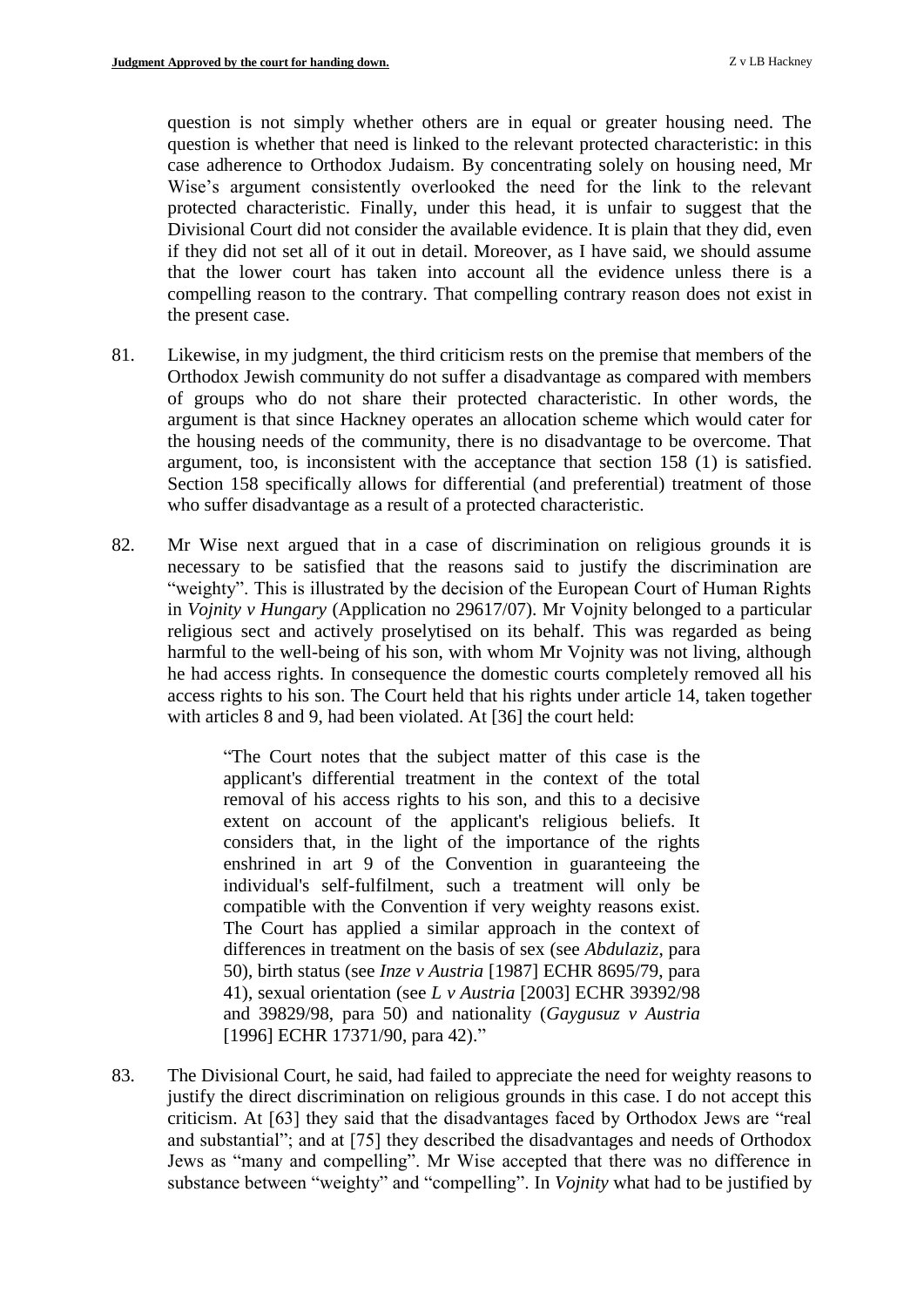very weighty reasons was the particular treatment to which Mr Vojnity was subject; namely the complete removal of *all* access rights to his son. It is difficult to imagine a more serious interference with family life. In the present case the relevant disadvantage suffered by non-members of the Orthodox Jewish community is the diminution of the potentially available pool of housing by 1 per cent. I regard this criticism as no more than a semantic one.

84. The last argument asserted that AIHA's policy was a blanket policy; and that the Divisional Court were wrong to hold otherwise. It was not clear to me where acceptance of this argument would lead. In answer to a question from Sir Stephen Richards, Mr Wise accepted that even if the policy were a blanket one, that would not necessarily invalidate it. In the present case the relevant aim for the purposes of section 158 (2) was meeting the needs of the Orthodox Jewish community in Hackney; and that was also the "legitimate aim" for the purposes of section 193 (1) (a). But it must not be forgotten that AIHA's allocation policy, combined with the number of units at its disposal, does not in fact *achieve* the aim. It goes some way towards achieving the aim; but there are still many Orthodox Jews in Hackney whom AIHA cannot accommodate and who still suffer the disadvantages associated with the relevant protected characteristic. As the Divisional Court held at [74]:

> "Given the limited availability to, and pressing demand from, that community, if AIHA were to allocate any of its properties to non-members, it would seriously dilute the number of properties available to Orthodox Jews, and would fundamentally undermine its charitable objective of giving "primary" position, in a meaningful, as distinct from formalistic, sense to Orthodox Jews."

- 85. As Mr Baker pointed out, correctly in my judgment, Mr Wise's criticism was not a criticism of the policy itself; but was a criticism of the application of the policy in response to the market conditions caused by the imbalance between supply and demand. On the facts of this case the Divisional Court were, in my judgment, entitled to hold that the practical effect of the policy was proportionate.
- 86. At the end of their consideration the Divisional Court held at [77]:

"The example in the statutory code, under the heading "Distinguishing positive action and 'positive discrimination'", specifically recognises that positive action in favour of a preferred group may well cause disadvantage to other groups, but the advantages to the preferred group may well outweigh the disadvantage, and so be proportionate. In this case it is selfevident that the allocation of particular accommodation to a member of the Orthodox Jewish community may well disadvantage an individual non-member who may have a priority need for such accommodation. However, the relevant question, which we have dealt with above, is whether the arrangements, viewed as a whole and in the light of relevant market circumstances, address the disadvantages and needs of the Orthodox Jewish community in a manner that outweighs the disadvantage to non-members of that community."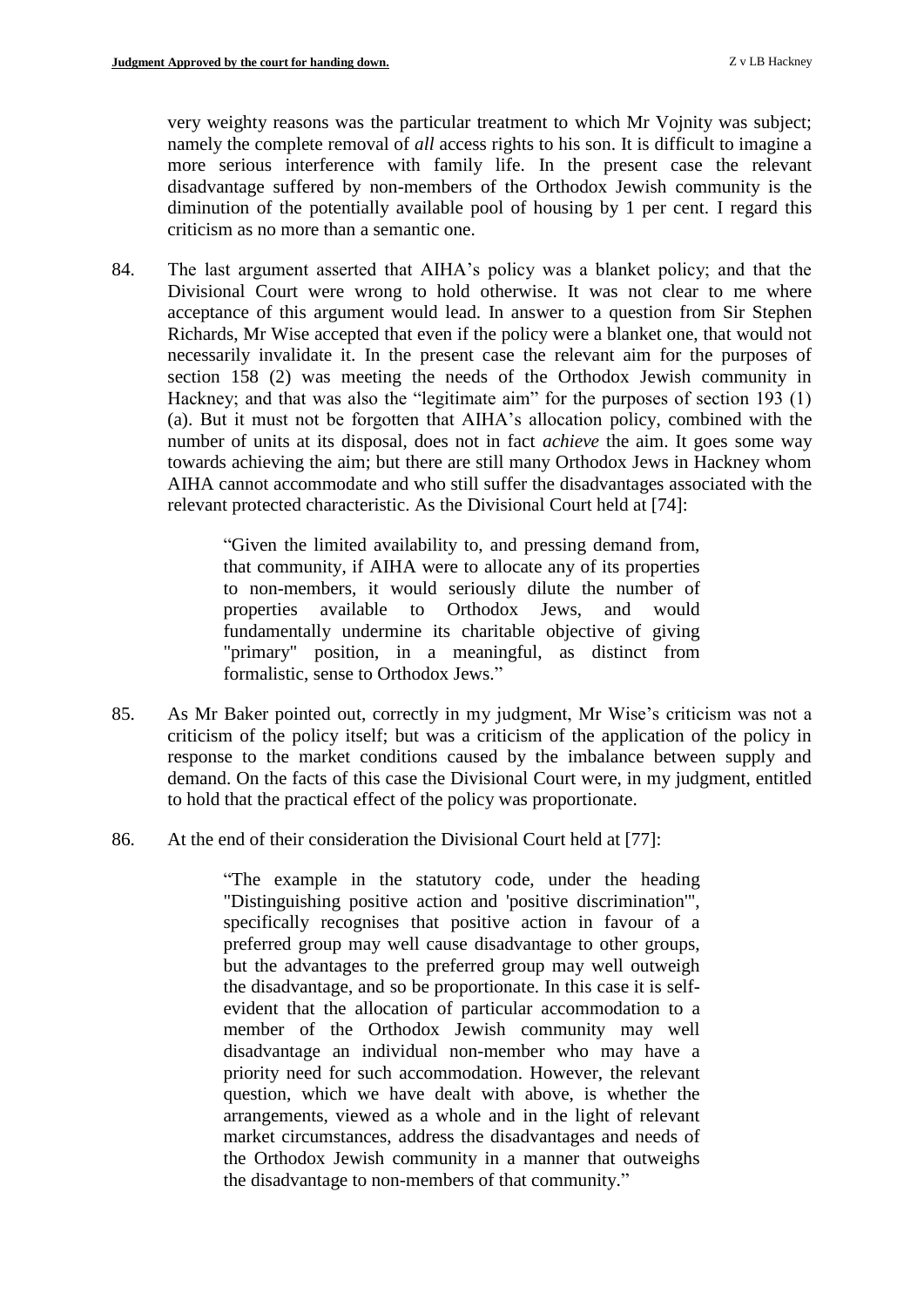- 87. In short, I consider that the Divisional Court answered the questions posed by *Coll*:
	- i) The disadvantage to non-members of the Orthodox Jewish community was the withdrawal of 1 per cent of the potentially available units of accommodation.
	- ii) The scale of that disadvantage was minuscule.
	- iii) The needs of the Orthodox Jewish community linked to the relevant protected characteristic were many and compelling.
	- iv) The allocation of properties to non-members of the Orthodox Jewish community would fundamentally undermine AIHA's charitable objectives. Thus there was no more limited way of achieving the legitimate aim.
	- v) Weighing these factors together, AIHA's allocation policy was proportionate.
- 88. I do not consider that there is any flaw in this analysis which would entitle an appeal court to intervene. For these reasons, too, I would reject the appeal in so far as directed against AIHA.

## **The appeal against Hackney**

- 89. The starting point for my consideration of the appeal against Hackney is my conclusion that AIHA's allocation policy is lawful. Mr Wise argues that Hackney directly discriminates against non-members of the Orthodox Jewish community by not nominating them to properties owned by AIHA. I am by no means convinced that the factual substratum for this argument has been made out. The material that we have been shown indicates that Hackney *would* nominate a non-member of the Orthodox Jewish community to a property owned by AIHA if asked to do so. Such a nomination would not be successful because of AIHA's allocation policy; but that policy is lawful.
- 90. Mr Wise next asserts that Hackney cannot rely on either section 158 or section 193, not having relied on either section in its pleaded case. I accept that Hackney cannot rely on section 193 because it is not a charity. If (as I would hold) AIHA's allocation policy is justified by section 158, I cannot see why Hackney cannot rely on section 158, which applies to everybody, even though Hackney did not advance a positive case to that effect. The evidence of Ms Facey was that *Hackney* believes that AIHA's allocation policy is lawful because providing housing to the Orthodox Jewish community "meets particular housing needs of the Orthodox Jewish community that are not adequately served by the private rented market." She went on to say that *Hackney* "believes that the Orthodox Jewish community faces disadvantage in relation to access to adequate housing which [AIHA's] charitable purposes are designed to address". Thus, the evidence is that Hackney has formed the reasonable opinion described in section 158 (1). Because AIHA's allocation policy satisfies section 158 (2), Hackney is not acting unlawfully in making nominations in accordance with that policy.
- 91. The Divisional Court held at [114]:

"Provided that AIHA is acting lawfully in the relevant respect, Hackney simply has no legal right or power, even if it were so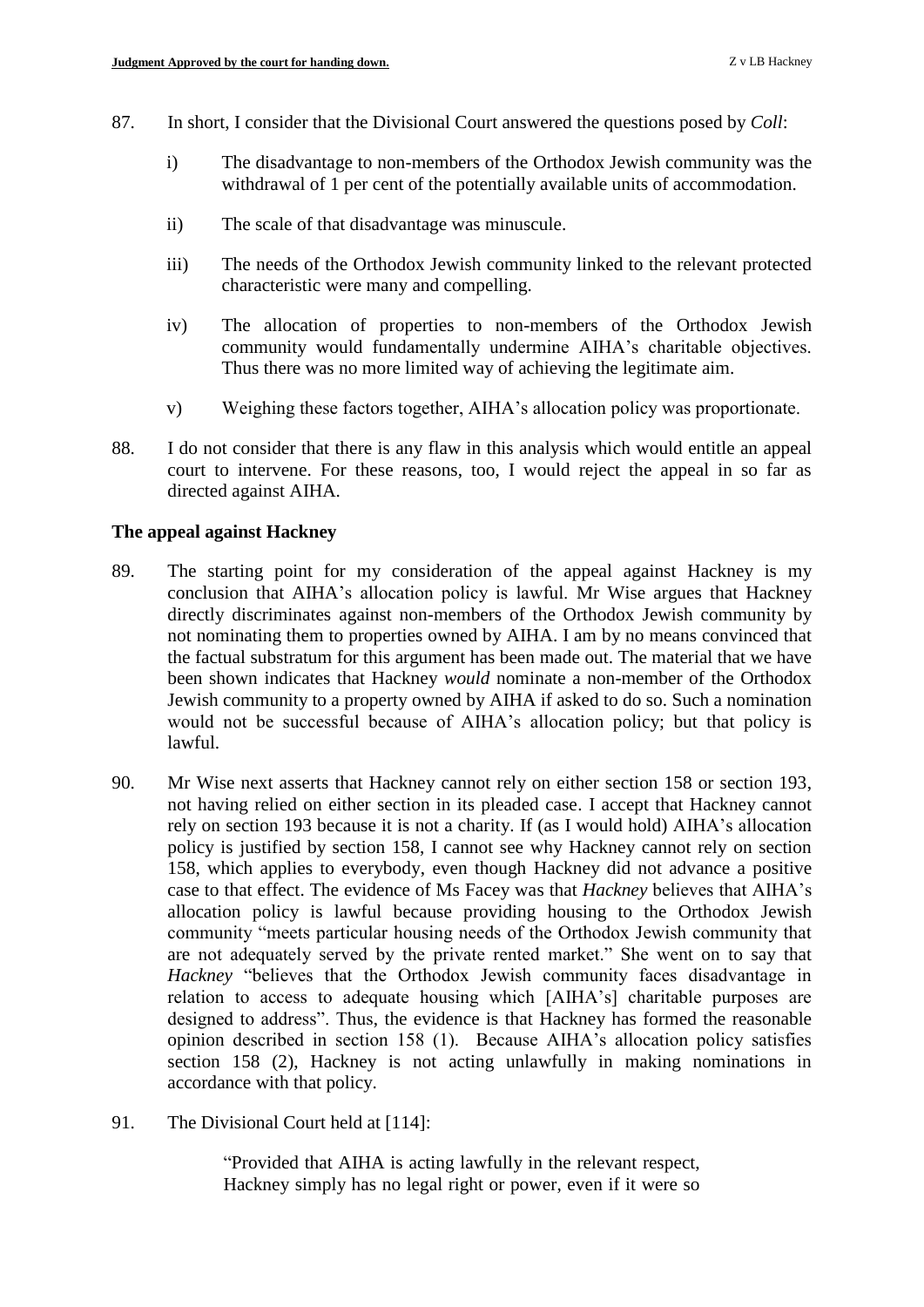minded, to insist that AIHA jettison its lawful arrangements, and to make allocation decisions without regard to those arrangements. AIHA has a "duty to co-operate", but it has not been suggested, nor could it be sensibly suggested, that AIHA would act "unreasonably" in so far as it insisted, as it currently insists, on applying arrangements that are perfectly lawful under the 2010 Act. AIHA is co-operating with Hackney in a manner that is consistent with its own lawful arrangements."

92. I agree.

## **Section 11 of the Children Act 2004**

- 93. Under section 11 of the Children Act 2004 Hackney, as a local authority, has a statutory duty to make arrangements for ensuring that it discharges its functions having regard to the "need to safeguard and promote the welfare of children". This duty applies not only to the formulation of policy, but to its application in a particular case. But a general policy may explain how individual decisions are made consistently with that statutory duty: *Nzolameso v Westminster CC* [2015] UKSC 22, [2015] PTSR 549.
- 94. As presented orally, Mr Wise's argument was that Hackney owed a duty to Z's children which went beyond the mere application of its housing allocation policy which incorporated the possibility of nomination to property let by AIHA. That duty was entirely separate from its arrangements with AIHA. If as a result of those arrangements, a child is left in limbo, Hackney must put in place alternate measures to promote the welfare of the child. What those measures were, Mr Wise did not say.
- 95. In my judgment this argument is not open to him on this appeal. The Judicial Review Claim Form clearly ties the claim under section 11 to Hackney's arrangements with AIHA. That claim is made in paragraphs 69 and 70 of the pleading. It was that claim that was repeated in the skeleton argument prepared for the hearing below. Paragraph 30 states:

"The Claimants' case is that in making and maintaining nomination arrangements with [AIHA], [Hackney] has failed to ensure that it has exercised its housing allocation functions "*having regard to the need to safeguard and promote the welfare of children*"."

96. No wider breach was asserted. That was the argument that the Divisional Court dealt with in their judgment. They said:

> "[124] The claimants did not contend that Hackney failed to comply with section 11 in settling the scheme, or in its application generally of the arrangements for deciding priority to applicants for social housing. Nor is there any attack of that nature on Hackney's nomination arrangements as such with AIHA.